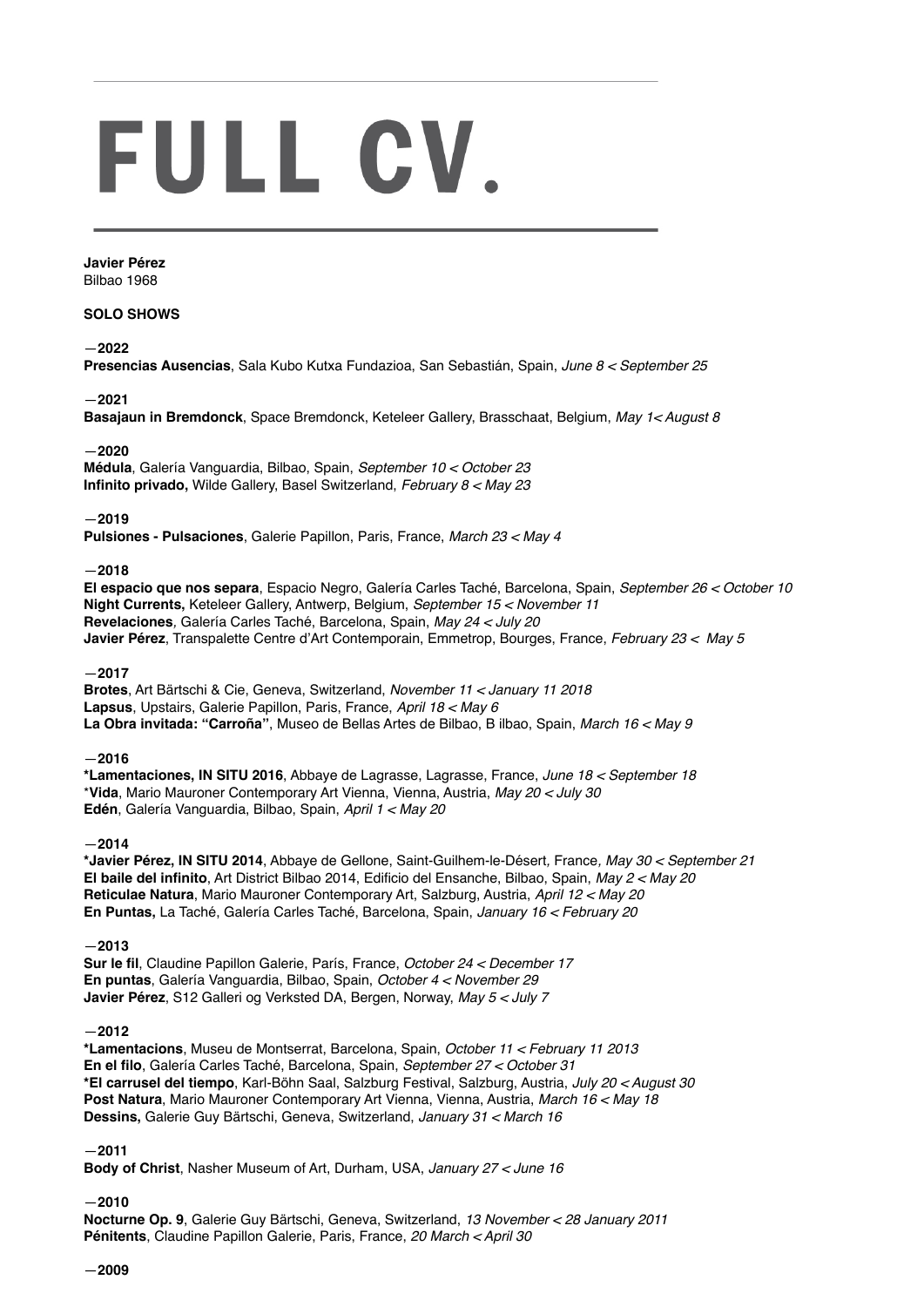**\*Lamentaciones**, **Siglo XXI: Arte en la Catedral de Burgos**, Burgos Cathedral Cloister, Burgos, Spain, *May 29 < September 14* **Rituales de tránsito**, Mimmo Scognamiglio Artecontemporanea, Milano, Italy, *April 8 < June 26*

## —**2008**

**\*Objetos del deseo**, Espai Quatre, Casal Solleric, Palma de Mallorca, Spain, *November 20 < January 11 2009* **Aria da Capo**, Galería Salvador Díaz, Madrid, Spain, *March 27 < July 4*

## —**2007**

**Passages**, Mario Mauroner Contemporary Art Vienna, Vienna, Austria, *May 31 < July 14*

## —**2006**

**Jardín Interior**, Claudine Papillon Galerie, Paris, France, *October 19 < November 25* **Javier Pérez - Vidéos, Installations**, Maison de la Culture, Amiens, France, *February 4 < March 19* **Javier Pérez - Sculptures, Photographies**, Frac Haut - Normandie, Sotteville-lès-Rouen, France, *January 21 < March 12*

**Javier Pérez - Dessins**, Musée des Beaux - Arts de Rouen, Rouen, France, *January 21 < April 24*

## —**2005**

**\*Hybrids**, Galerie Guy Bärtschi, Geneva, Switzerland, *September 15 < October 22* **\*Javier Pérez**, Observatorio de Arte de Trasmiera / Molino de Santa Olaja, Arnuero, Cantabria, Spain, *July 7 < July 28*

**Anomalies**, La Criée Centre d'Art Contemporain, Rennes, France, *June* 24 *< September 7*

## —**2004**

**\*Mutaciones**, Palacio de Cristal - Museo Nacional Centro de Arte Reina Sofía, Madrid, Spain, *21 October < 17 January 2005*

**Javier Pérez**, Espace Arts Plastiques, Vénissieux, France, *March 13 < May 7*

## —**2003**

**\*Javier Pérez**, Artium, Centro - Museo Vasco de Arte Contemporáneo, Vitoria, Spain, *May 12 < August 31* **\*Javier Pérez**, Carré d'Art - Musée d'Art Contemporain, Nimes, France, *January 23 < April 13*

## —**2002**

**Sueños largos**, Galería Salvador Díaz, Madrid, Spain, *November 7 < December 30*

## —**2001**

**\*La torre de sonido**, Chapelle de la Vieille Charité, Marseille, France, *October 19 < November 30* **Drawings**, Gandy Gallery, Prague, Czech Republic, *September 20 < November 24* **\*Viaje a Venecia**, Ana Laura Aláez / Javier Pérez, Spanish Pavilion, 49th International Art Exhibition "La Biennale di Venezia", Venezia, Italy, *June 10 < November 4* **\*La casa de pan**, Horno de la Ciudadela, Pamplona, Spain, *February 2 < March 4*

## —**2000**

**Direccions**, Centro Cultural Fundación "La Caixa", Lleida, Spain, *December 12 < January 14 2001*  **Reflejos de un viaje**, Grandes Galeries, École Régionale des Beaux-Arts, Rouen, France, *November 20 < December 2*

## —**1999**

**Reflejos de un viaje**, Gandy Gallery, Prague, Czech Repulic, *March 11 < May 23* **\*Levitas - Gravitas**, Galería Salvador Díaz, Madrid, Spain, *January 30 < March 17*

## —**1998**

**\*Hábitos**, Espacio Uno, Museo Nacional Centro de Arte Reina Sofía, Madrid, Spain, *May 18 < June 15* **Mudar**, Sala Rekalde, Bilbao, Spain, *24 March < 26 April*

## —**1997**

**\*Estancias**, Ancienne Douane, Musées de Strasbourg, Strasbourg, France, *October 17 < February 8 1998*

## —**1996**

**Javier Pérez**, Galerie Chantal Crousel, Paris, France, *January 1 < February 1*

## **GROUP SHOWS**

## —**2022**

**Expérience #16 "Rêveries"**, Domaine Pommery, Reims, France*, May 26 < November 8*  **The Clown Spirit — The Circus We Are**, Belgian Gallery, Namur, Belgium, *May 13 < September 25* **La Forêt Magique**, Palais des Beaux-Arts, Lille, France*, May 13 < September 19*  **On paper**, Galería Vanguardia, Bilbao, Spain, *April 29 < May 31*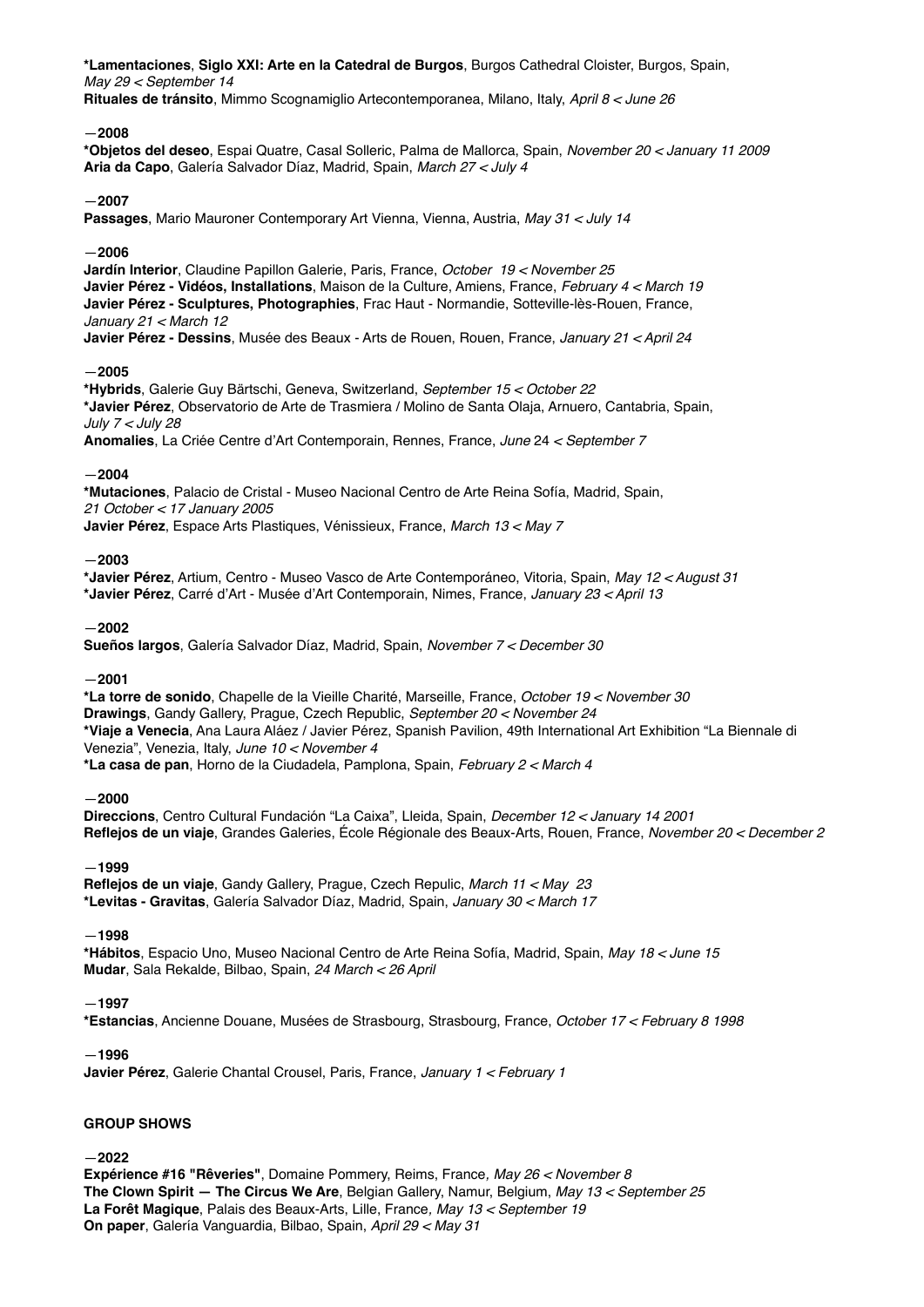—**2021**

**Gstaad (Promenade 62),** Group Show Winter, Wilde Gallery, Gstaad, Switzerland, *December 29 < January 9 2022*  **Sports, Fun & Games**, Kunsthalle Würth, Schwäbisch, Germany, *December 13, 2021 < February 26, 2023* **Des mondes à part**, Galerie Papillon, Paris, France, November *27 2021 < January 15 2022 \****Contemporary drawings from the Centre Pompidou - Donation Florence et Daniel Guerlain,** The Pushkin State Museum of Fine Arts, Moscow, Russia, *October 26 2021 < January 30 2022*  **Dé-Familiariser**, Collection FRAC Normandie, CDI du Lycée Corneille, Rouen, France, *April 6 < Mai 31* **Yo soy el monstruo que os habla**, The Liminal, Valencia, Spain, *February 11 < April 14* **Accrochage**, Galerie Papillon, Paris, France, *January 5 < February 27*

—**2020** 

**The Clown Spirit**, The Rossaert, Antwerp, *Belgium, October 10 < January 31* **Embrasser des espaces infinis**, HiFLOW, Geneva, Switzerland, *September 30 < November 30* **Summer Collective Show**, Wilde Gallery, Geneva, Switzerland, *July 10 < August 29* **La mia casa è piena di specchi**, Mimmo Scognamiglio Arte Contemporanea, Milano, Italy, *June 18 < September 11* **Group Exhibition,** Keteleer Gallery, Antwerp, Belgium, *June 13 < August 30* **Accrochage**, Galerie Papillon, Paris, France, *January 30 < February 23*

# —**2019**

**Origens - Collection "Fundación Caja del Mediterráneo"**, Centro de Arte Palacio Almudí, Murcia, Spain, *December 18 2019 < March 29 2020*

**Looking forward**, Keteleer Gallery & Deweer Gallery, Antwerp, Belgium, *December 7 < January 5 2020* **30 ans pile!,** Galerie Papillon, Paris, France, *November 30 < January 11 2020*

**\*A Passion for Drawing. The Guerlain collection from the Centre Pompidou**, Albertina Museum, Vienna, Austria, *October 11 < January 12 2020*

**Effets Spéciaux,** FRAC Pays de La Loire collection, Centre Culturel La Forge, Harfleur, Francia, *September 28 < November10* 

**\*Le Rêveur fe la Forêt***,* Musée Zadkine, Paris, France, *September 27 < February 23 2020*

**\*StadsFestival Damme 2019***,* Damme, Belgium,*September 13 < December 8*

**Summertime**, MAM Mario Mauroner Sculpture Garden, Salzburg, Austria, *July 20 < August 31*

**Glasstress 2019**, Fondazione Berengo Art Space, Murano, Italia, *May 9 < November 24*

**\*Nature in Art**, MOCAK Museum of Contemporary Art, Krakow, Poland, *April 26 < September 29*

**\*Heriotza. Ante la muerte**, San Telmo Museoa, Donosti, Spain, *March 13 < May 26*

**Nouvel accrochage des collections 1O ans d'acquisitions - Partie 1**, Musée Réattu, Arles, France,

*February 9 < June 3*

**Accrochage**, Galerie Papillon, Paris, France, *January 26 < February 23*

**Imágenes que piensan. Colección Los Bragales**, CN Foto - Centro de Fotografía Jose Manuel Rotella, Torrelavega, Spain, *January 18 < March 3*

**A week of video**, Galerie Papillon-Upstairs, Paris, France, *January 8 < 12*

## —**2018**

**Aurore Pallet, selección colección FRAC pays de La Loire**, Galerie 5, Carquefou, France,

*December 13 < March 2 2019*

*\****Auto fictions, Contemporary drawings "Prix de dessin Guerlain"**, Wilhem-Hack Museum, Ludwigshafen am Reim, Germany, *November 17 < February 24 2019*

**Origens - Collection "Fundación Caja del Mediterráneo"**, IVAM-CADA Centre d'Art d'Alcoi, Alcoy, Alicante, Spain, *november 16 2018 < may 5 2019*

**\*Después del 68**, Museo de Bellas Artes de Bilbao, Bilbao, Spain, *November 7 < April 28 2019*

**There is a lot of past to go, Oroi**, Basque Museum-Center of Contemporary Art, Vitoria-Gasteiz, Spain, *September 21 < August 25 2019*

**L'Inventaire, Vol. 8, Acquisitions de 2001 à 2002**, FRAC Normandie-Rouen, Rouen, France,

*September 15 < December 9*

**Galerie de portraits, Collection FRAC Normandie-Rouen**, Château - Musée Louis-Phlippe, Château d'Eu, Eu France, *September 8 < October 28*

**Black Mirror**, Mario Mauroner Contemporary Art Vienna, Austria, *September 14 < March 16 2019*

**Black Mirror**, Mario Mauroner Contemporary Art Salzburg, Salzburg, Austria, *June 21 < September 1*

**La main d'Adele**, Maison Vacquerie-Musée Victor Hugo, Villequier, France, *June 7 < September 23*

**Lux Lumen**, Fondazione Berengo, Berengo Exhibition Space, Murano, Italy, *May 17 < November 25*

**Formes d'histoires**, Les Tanneries, Centre d'Art Contemporain, Amilly, France, *April 28 < September 2*

**D'après les contes du jour et de la nuit**, Collection FRAC NR, Château de Miromesnil, Tourville-sur-Arques, France, *April 4 < April 26*

**Loup y es-tu ? Bestiaire et Métamorphoses,** Château de Maisons, Maisons-Laffitte, France, *March 24 < June 25* **Une œuvre dans un établissement**, Collège Georges Braque, Dieppe, France *March 15 < April 16.* Collège Louise Michel, Saint- Etienne-du-Rouvray, France, *January 8 < February 19.* Collège Jean Zay, Sotteville-lès-Rouen, France *January 9 < February 20.* Collège Camille Claudel, Rouen, France, *January 9 < February 20.* Collège Léonard de Vinci, Bois-Guillaume, France *January 11 < February 22.* Lycée Gustave Flaubert, Rouen France, *January 12 < February 23*

## **—2017**

**Galería Carles Taché at Nº 20**, Centre for Contemporary Art, London, United Kingdom, *November 29 < December 23* **Une œuvre dans un établissement**, Collège Georges Cuvier, Fécamp, France *November 7 < December 19*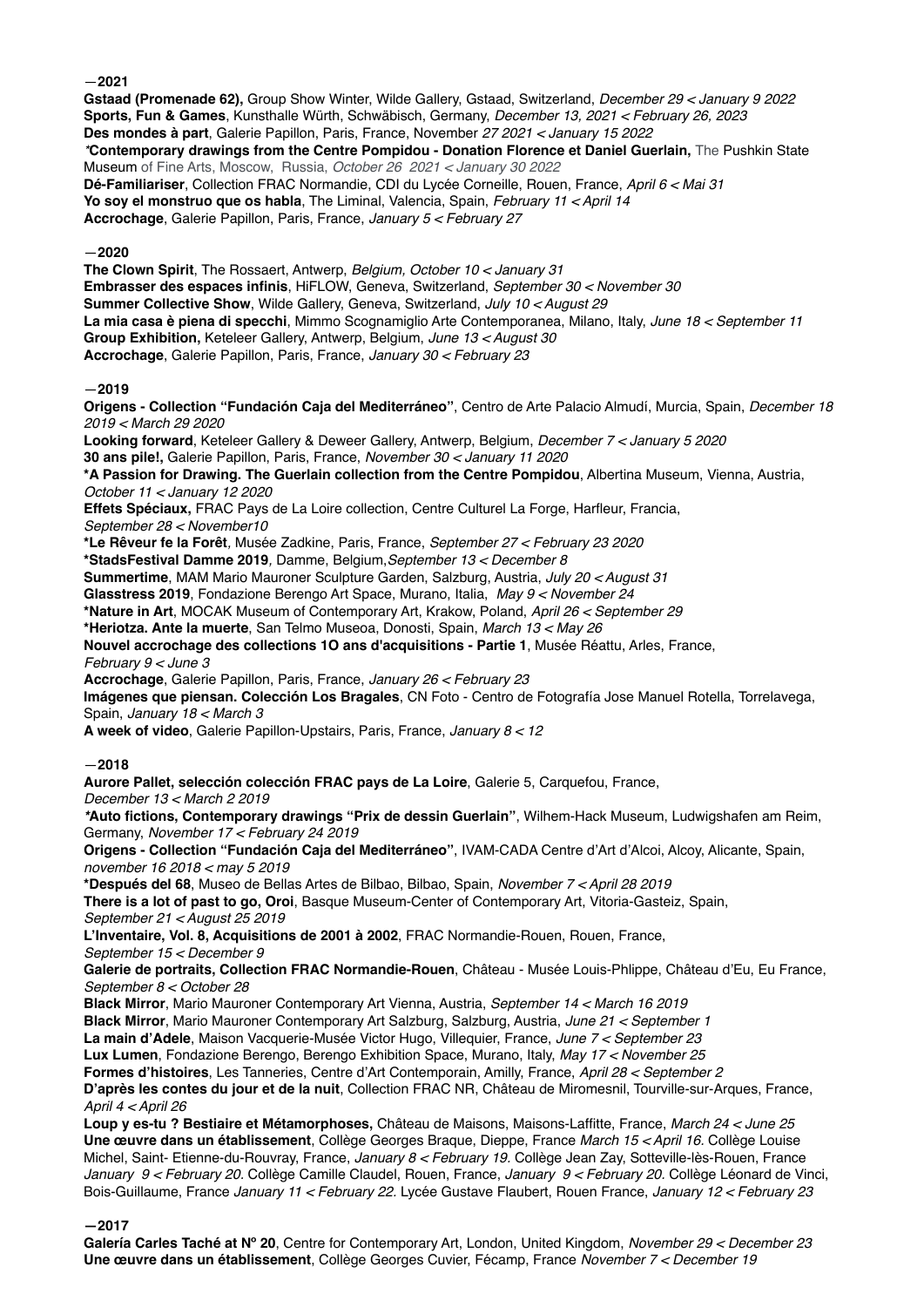**Une œuvre dans un établissement**, Collège Paul Bert, Fécamp, France, *November 7 < December 19* **Keep calm and carry on**, Centro Cultural de España (AECID), Tegucigalpa, Honduras, *November 7 < December 22* **Une œuvre dans un établissement**, Collège François Villon, Fauville-en-Caux, France, *November 6 < December 18* **Artists of the Gallery**, At The Gallery, Antwerpen, Belgium

**L'Inventaire Vol. 7**, FRAC Haute-Normandie, Sottevilles-lès-Rouen, Rouen, France, *September 16 < November 26* **Keep calm and carry on**, La Casa Tomada, Centro Cultural de España (AECID), San Salvador, El Salvador, *September 12 < October 17*

**\*Watou Art Festival**, Watou, Belgium, *July 1 < September 3* **Donació Florence et Daniel Guerlain**, Centre Pompidou Museu d'Art Contemporani, Eivissa, *Spain,* 

*June 30 < August 30*

*\****Les Dix ans du Prix de dessin de la Fondation d'art contemporain Daniel & Florence Guerlain**, Centre Pompidou, Paris, France, *June 14 < September 11*

**Keep calm and carry on, Lux Building, Spanish Cultural Center (AECID)**, Guatemala City, Guatemala, *June 8 < July 8*

**Nouvel accrochage:** Upstairs, Galerie Papillon, Paris, France, *May 20 < July 13*

**Forever & Beyond. A Tale About Drawings**, At The Gallery, Antwerp, Belgium, *May 20 < June 25*

**À fleur de peau**, collateral exhibition Drawing Now Paris 2017, Le Carreau du Temple, Paris, France, *March 23 < 26* **Rèsonances**, Collection FRAC Pays de la Loire, Carré Plantagenêt, Mans, France, *March 6 < May 28*

**Discursos premeditados. Colección Fundación CAM**, Centre del Carme, Valencia, Spain, *February 17 < April 23*

**\*Glasstress Boca Raton**, Boca Raton Museum of Art, Boca Raton, USA, *January 31 < July 2*

—**2016**

**En puntas**, Kochi Muziris Biennale, Fort Kochi, India, *December 12 < March 29 2017* **International Art Paper**, Galería Carles Taché, Barcelona, Spain, *September 29 < December 31* **Inventaire vol. 7,** Frac Haute-Normandie, Sotteville-lès-Rouen, France, *September 16-< November 26* **Decoding Scripture & Picture**, Mario Mauroner Contemporary Art Salzburg, Salzburg, Austria, *July 23 < September 3* **Festival diep-haven,** Forum de la médiatheque Jean Renoir, Dieppe, France, *July 9 < August 14*

**Festival diep-haven,** Château-Musée de Dieppe, Dieppe, Francia, *July 9 < August 14*

**Col·lecció d'Art Contemporani del MIAC**, Museu Isaac Albéniz, Camprodón, Girona, Spain, *August 15 < August 30* **Otra dimensión. La superación de la bidimensionalidad en el arte contemporáneo**, Galería Fernando Pradilla, Madrid, Spain, *July 7 < August 30*

**Glassfever, Contemporary Art in glass**, Dordrechts Museum, Dordrechts, Netherlands, *May 1 < September 25* **\*Donation-Florence et Daniel Guerlain**, Kunsten Museum of Modern Art, Aalborg, Denmark, *May 21 < September 4* **\*Vanités, Maison des Consuls**, Musée d'Art et d'Archeologie, Les Matelles, France, *May 4 < September 4*  **\*Portrait de l'artiste en Alter**, FRAC Haute-Normandie, Sottevilles-lès-Rouen, Rouen, France, *April 28 < September 4* **Keep calm and carry on**, Tabacalera Promoción del Arte, La fragua, Tabacalera, Madrid, Spain,*April 22 < June 19* **Le temps de l'audace et de l'engagement - De leur temps (5)**, IAC Institut d'art Contemporain, Villeurbane/ RhôneAlpes, Villeurbane, France, *March 12 < May 8*

**\*Up in the air**, STUK Kunstcentrum, Lovania, Belgium, *February 19 < February 21*

**198920072016**, Galerie Papillon, Paris, France, *January 30 < February 27*

**Le FRAC au CDN**, Collection FRAC Haute-Normandie, Centre Dramatique National, Theatre de la Foudre, Petit Quevilly, France, *January 28 < March 28*

**—2015**

**Les fragments de l'amour**, Centre d'Art Contemporain La Traverse, Alfortville, France, *December 8 < March 12 2016* **Corps fragmentés**, Musée de Beaux-arts, Rouen, France, *December 4 < May 23 2016* **Andante Giocoso**, Mario Mauroner Contemporary Art, Vienna, Austria, *November 26 < January 9 2016* **Genre Idéal?**, Maison Guerlain, Paris, France, *October 16 < November 13* **Et bien dansez maintenant!**, Centre d'Art Contemporain, Pontmain, France, *October 10 < November 21* **Fisiología de los sueños**, Paraninfo Universidad de Zaragoza, Zaragoza, Spain, *October 6 < January 16 2016* **Exposició inaugural**, Galería Carles Taché, Barcelona, Spain, *September 22 < January 16 2016* \***Florence & Daniel Guerlain Donation - Centre Pompidou**, Nordiska Akvarellmuseet, Stockholm, Sweden, *September 20 < February 28 2016* **Fotografía contemporánea,** Galería Vanguardia, Bilbao, Spain, *September 17 < October 9* **\*I've Got Glass! I've Got Life!**, Toyama Art Glass Museum, Toyama, Japan, *August 22 < October 8 \****Arte Ciñana 2015**, Leciñana de Mena, Valle de Mena, Burgos, Spain, *August 14 < August 28* **Parcours d'ar**t, Mario Mauroner Contemporary Art, Salzburg, Austria, *July 18 < August 29* **\*Oser la photographie, 50 ans d'une collection d'avant garde a Arles**, Musée Reattu, Arles,France, *July 4 < January 3 2016* **Corps recomposés**, Greffe et Art Contemporain, Scriptorial d'Avranches, Avranches, France, *June 6 < September 20* **\*Clouds**, The Croÿ-Roeulx Foundation, Mons Capital Européenne de la Culture, Châteaux du Roeulx, Mons, Belgium, *May 21 < October 18* **\*Opening Contemporary Glass Galleries**, Corning Museum of Glass, New York, USA, *from May 20* **El artista sujeto de su obra**, Galería Vanguardia, Bilbao, Spain, *May 15 < June 23* **Collective IV**, Art Bärtschi & Cie, Geneva, Switzerland, *March 19 < May 23*

**Elecciones afectivas (Expediente I/B)**, Museo de Arte e Historia, Durango, Bizkaia, Spain, *February 5 < March 8* **Fabriquer le dessin**, FRAC Haute-Normandie, Sotteville-lès.Rouen, France, *February 2 < May 3*

—**2014**

**Suturak. Cerca a lo próximo**, San Telmo Museoa, Donosti, Spain, *October 24 < January 25 2015* **La imagen fantástica**, Sala Kubo, Donosti, Spain, *October 17 < January 25 2015*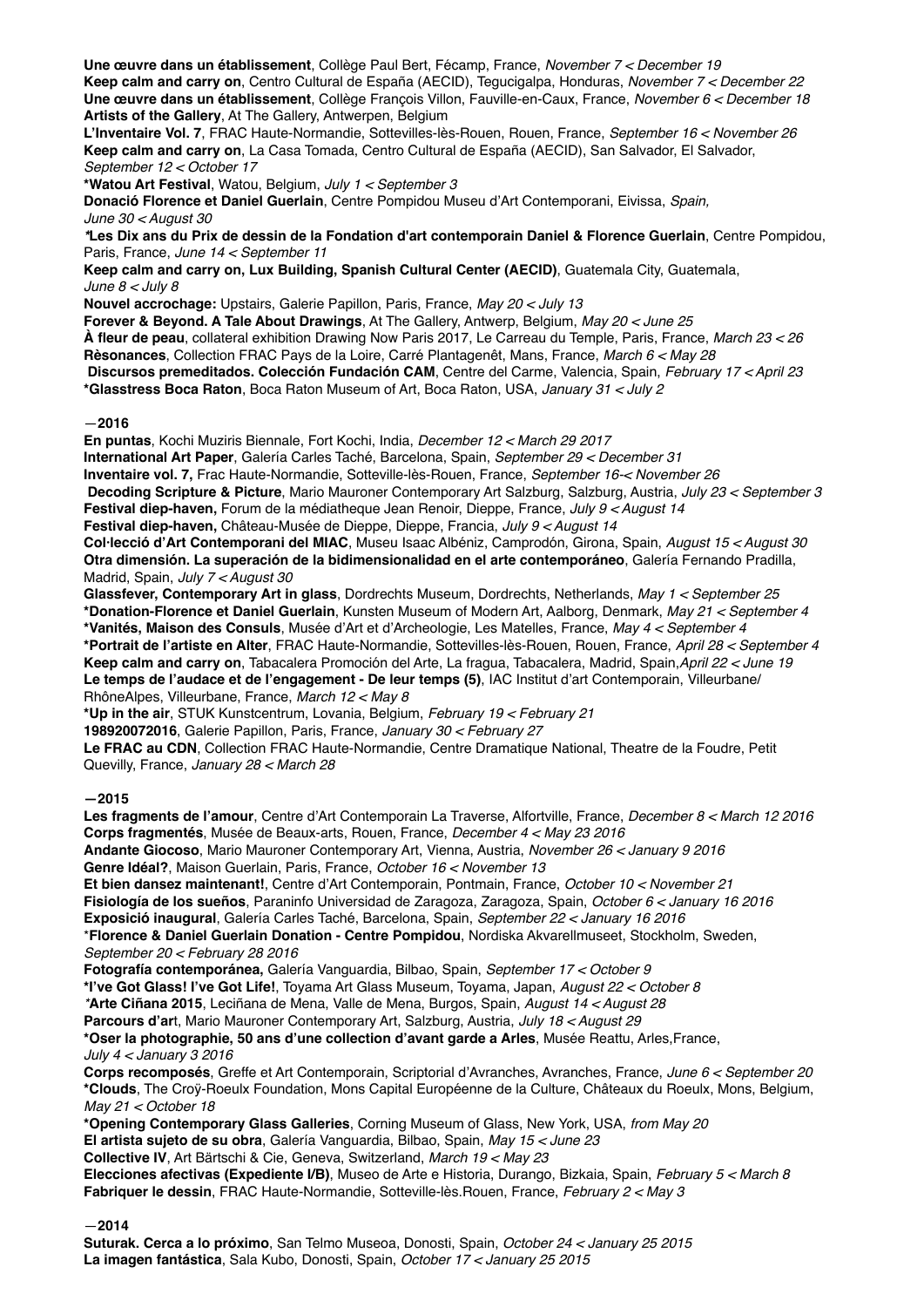**Les heures souterraines***,* Collection FRAC Pays de la Loire, Centre Minier de Faymoreau, Foymerau, France, *September 13 < November 2*

**Colectiva - Resumen de temporada**, Galería Vanguardia, Bilbao, Spain, *September 1 < October 9*

**\*Memoria de la diversidad (Expediente I/B)**, Sala Rekalde, Bilbao, Spain, *July 18 < October 12*

**Les esthétiques d'un monde désechanté**, Centre d'Art Contemporain de Meymac, Abbaye Saint-André, Villeneuve-lès-Avignon, France, *July 18 < November 2*

**Collective III**, Galerie Guy Bärtschi, Geneva, Switzerland, *July 1 < September 5* **\*La piel translúcida / Obras de la colección Iberdrola**, Torre Iberdrola, Bilbao, Spain, *July 1 < October 18*

**The symbiosis of physicality and the spiritual**, Mario Mauroner Contemporary Art, Salzburg, Austria, *June 19 < August 30*

**Esprit d'une collection : Un choix de dessins contemporains de la donation Florence et Daniel Guerlain**, Chapelle du Carmel / Musée des Beaux-Arts, Libourne, France, *May 17 < September 21*

**Zones d'incertitudes**, Collection FRAC Haute-Normandie, Centre d'Art Frontières à Hellemmes, Hellemmes, France, *May 16 < July 12*

**Tiempos abiertos – Fondos de la colección Artium**, itinerant exhibition, Centro de Arte Tomás y Valiente, Fuenlabrada, Madrid, España, May *15 < July 27* 

**\*Corporeality and sexuality**, Votive Church, Vienna, Austria, *April 25 < June 15*

**De la naturaleza humana**, **Colección Caja del Mediterráneo***,* MACA Museo de Arte Contemporáneo de Alicante Alicante, Spain, *April 15 < June 8*

**Tiempos abiertos – Fondos de la colección Artium**, itinerant exhibition, DA2 Domus Artium 2002, Salamanca, Spain, *February 7 < May 4*

# —**2013**

**Revoir Reattu**, Musée Reattu, Arles France, *December 6 < June 30 2014*

**Accrochage. 3 days in Paris**, Claudine Papillon Galerie, Paris, France, *November 29 < December 1* **Glasstress White Light/White Heat**, London College of Fashion / The Wallace Collection, London, United Kingdom, *November 27 < February 23 2014*

**\*Au-delà de mes rêves**, Monastère Royal de Brou, H2M - espace d'art contemporain, Bourg-en Bresse, France, *October 26 < February 23 2014*

**Œuvres de la Collection Philippe Cohen/20 ans d'acquisitions**, Passage de Retz, Paris, France, *October 20 < December 1*

**\*Donation Florence et Daniel Guerlain**, Centre Pompidou, Paris, France, *October 16 < March 31 2014 \****Tesoro Público. Colección Artium**, Artium, Centro - Museo Vasco de Arte Contemporáneo, Vitoria, Spain, *October 4 < September 14 2014*

**\*Mise en scène**, Bòlit Centre d'Art Contemporani, Girona, Spain, *September 20 < January 4 2014* **Le Méditerranée n'est pas seulement une géographie**, Collection Société Générale, Société Générale Building,Marseille, France, *August 30 < October 31*

**Looking for video**, Fondation d'enterprise Ricard, Paris, France, *July 31*

**Aitres,** MAM, Mario Mauroner Contemporary Art, Salzburg, Austria, *July* 20 *< September 10*

**\*Murano-Merano, Il vetro e l'arte contemporanea**, KunstMeranoArte, Cassa di Risparmio, Merano Italy, *July 8 < September 8*

**Le Méditerranée n'est pas seulement une géographie**, Nouvel accrochage de la Collection Société Générale, Société Générale Building, Paris, France, *from July 2*

**Rencontre avec le CRAFT**, LAC & S (Limousin art contemporain et Sculptures) – Lavitrine, Limoges, France, *June 28 < August 31*

**Collective II**, Galerie Guy Bärtschi, Geneva, Switzerland, *June 25 < September 6*

**Energies**, Collection FRAC Pays de la Loire, Centre Culturel de l'ouest Abbaye Royale, Fontevraud-l'Abbaye, France, *June 22 < September 30*

**Looking for video**, Claudine Papillon Galerie, Paris, France, *June 22 < July 20*

\***Egarements. Art contemporain au château d'Avignon**, Domaine du château d'Avignon, Les Saintes Maries de la Mer, France, *June 15 < October 20*

**Le choix du cœur**, Gandy Gallery, Bratislava, Slovakia, *June 8 < June 29*

**Books**, Claudine Papillon Galerie, Paris, France **,** *June 6 < July 20*

**\*Glasstress: White light, White heat**, 55th International Art Exhibition "La Biennale di Venezia", Instituto Veneto di Science Lettere ed Arti. Palazzo Cavalli Franchetti, Venezia, Italy, *June 1 < November 24*

**\*Nuage**, Musée Réattu, Arles, France, *May 16 < October 31*

**\*Mon île de Montmajour**, Abbaye de Montmajour, Arles, France, *May 5 < November 3*

**\*Fragile,** Musée Maillol, Paris, France, *March 27 < July 28*

**Le Rouge**, Fabrique des savoirs de la Crea, Musée d'Histoire Naturelle, de Préhistoire et d'Histoire local, Elbeuf, France, *March 23 < April 21*

**\*L'arbre qui ne meurt jamais***,* Théâtre des Sablons, Neuilly-sur-Seine, France, *March 22 < June 30*

**\*Viva Valencia - Arte y religiosidad**, IVAM, Institut Valencià d'Art Modern, Valencia, Spain, *February 11 < April 8*

**Sociétés Secrètes**, Musée Alfred Canel, Pont-Audemer, France, *February 2 < March 31*

**Code Noir - 30 Ans De Shopping**, Frac Haute-Normandie, Sotteville-lès-Rouen, France, *January 19 < March 24* **\*Ici, ailleurs**, Friche la Belle de mai, Marseille-Provence Capital Européenne de la Culture, Marseille, France *January 12 < March 31*

—**2012**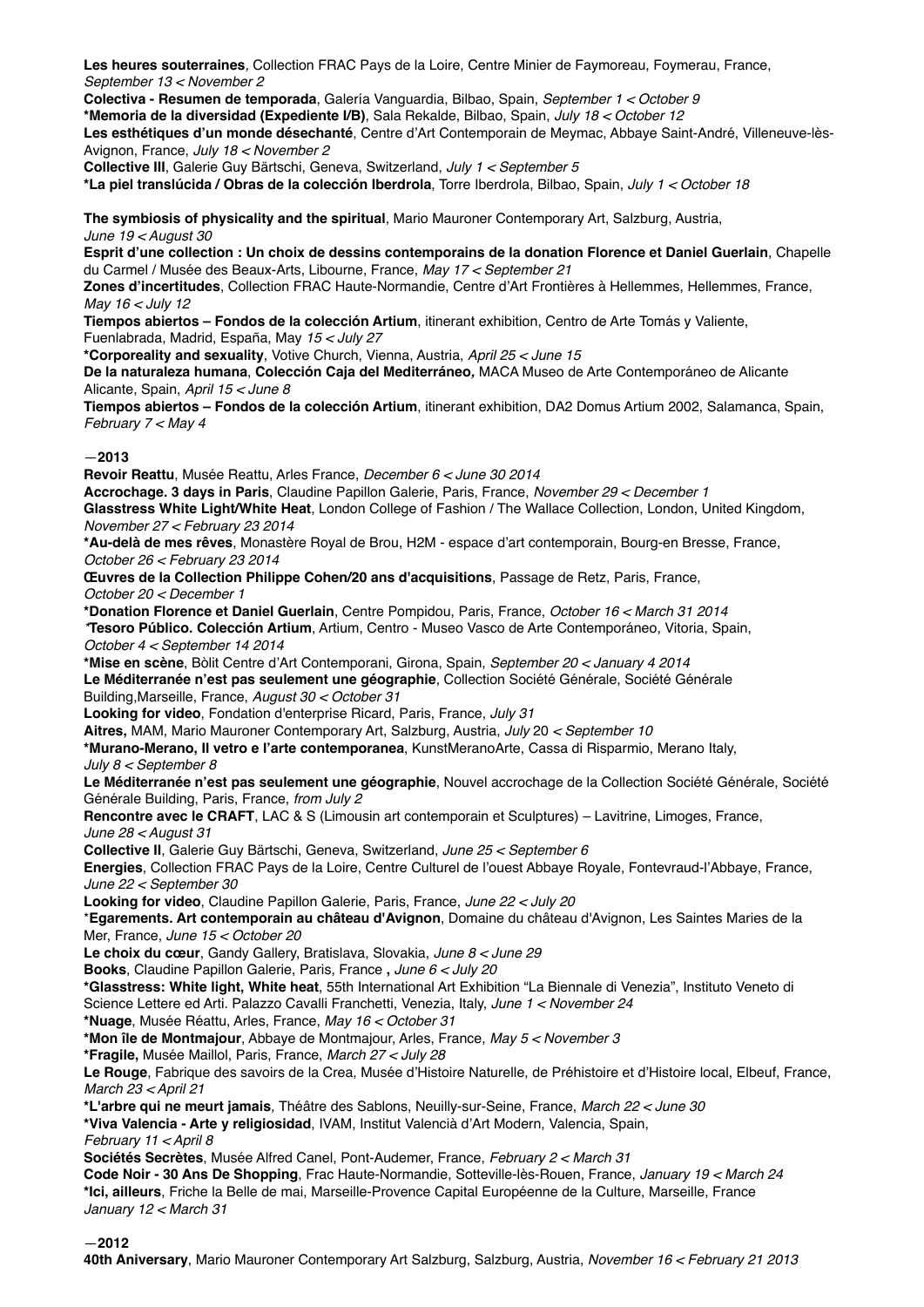**Fontières / Territoires**, Palais de l'Archevêché, Arles, France, *October 11 < October 31*

**La imagen especular / Tirar del hilo, Colección ARTIUM**, Artium, Centro - Museo Vasco de Arte Contemporáneo, Vitoria, Spain, *October 5 < September 1 2013*

\***To the Underworld and back**, Museum Residenzgalerie, Salzburg, Austria, *July 21 < November 4*

**\*Glasstress Beiru**t, Beirut Exhibition Center, Beirut, Lebanon, *July 16 < September 2*

**Artistas de la galería**, Galería Carles Taché, Barcelona, Spain, *July 1 < July 31*

**Exposition Collective**, Galerie Guy Bärtschi, Geneva, Switzerland, *June 26 < August 31*

**\*La tentation du verre** - **Un choix dans la collection du CIRVA**, Fondation Émile Hugues, Château de Villeneuve, Ville de Vence, France, *June 23 < December 30*

**Corps,** Accrochage thématique de la collection d'Art Moderne, Musée d'Art Moderne et Contemporain, Strasbourg, France, *June 5 < March 1 2013*

**L'Étrange Familier**, Collection FRAC Haute-Normandie, Galerie Duchamp Centre d'Art Contemporain, Yvetot, France, *May 26 < June 30*

**La maladie de Flaubert**, Collection FRAC Haute-Normandie, Musée Flaubert et d'Histoire de la Médecine, Rouen, France, *May 25 < August 18*

**La part des anges**, *Songe d'une nuit d'été,* Collection FRAC Pays de La Loire, Galerie Contemporaine de l'Hôtel de Ville**,** Ville de Chinon, France, *May 19 < September 17*

**Un espace pour une oeuvre**, Collection FRAC Haute-Normandie, IUFM, Ecole Supérieure du Professorat et de L'Education, Mont-Saint-Aignan, France, *March 29 < June 21*

**Primavera**, Mario Mauroner Contemporary Art Salzburg, Salzburg, Austria, *March 29 < June 30*

**Symbiose**, Collection FRAC Haute-Normandie, Muséum d'Histoire Naturelle, Rouen, France, *February 18 < March 18* **\*Glasstress New York**, MAD Museum of Arts and Design, New York, USA, February *14 < June 10*

**Musée Réattu, Acte V**, Musée Réattu, Arles, France, *February 4 < December 30*

# —**2011**

**\*Biblioteca Nacional de España. 300 años haciendo historia**, Biblioteca Nacional , Madrid, Spain, *December 14 < April 24 2012*

**\*Surreal versus Surrealismo**, IVAM, Institut Valencià d'Art Modern, Valencia, Spain, *October 6 < January 8 2012* **Sur le fil**, Collection FRAC Haute-Normandie, Hôpital Charles Nicolle, Rouen, France, *September 17 < November 18* **Des Mondes parallèles**, Collection FRAC Pays de la Loire, Musée du Vieux - Château, Laval, France, *September 10 < December 5*

**\*Glasstress Stockholm**, Millesgarden Museum, Stockholm, Sweden, *August 27 < January 15 2012* **Glasstress Riga**, Art Museum Riga Bourse, Riga, Latvia, *August 22 < December 11*

**Colección - Siglo XXI: Arte en la Catedral de Burgos**, Claustro Bajo de la Catedral, Burgos Spain, *July 5 < September 9*

**\*Glasstress 2011**, 54th International Art Exhibition "La Biennale di Venezia", Instituto Veneto di Science Lettere ed Arti, Palazzo Cavalli Franchetti, Venezia / Berengo Studio 1989 , Murano, Italy, *June 4 < November 27*

**\*Corps du verre – 28 artistes subliment le corps**, Musée/Centre d'Art du Verre, Carmaux, France, *April 23 < October 16*

**Une œuvre dans un établissement**, Collection FRAC Haute-Normandie, Collège Guillaume Le Conquèrant, Saint Saëns, France, *March 7 < April 4*

**Le Beau est toujours bizarre. Carte Blanche à Philippe Piguet**, Frac Haut - Normandie, Sotteville-Lès-Rouen, France, *February 12 < April 17*

**Déshabiller le Blanc – Claudine Papillon Galerie**, École Européenne Supérieure d'Art de Bretagne, Lorient, France, *January 14 < February 26*

**Dessin**, Collection FRAC Haute-Normandie, Lycè Jacques Prévert, Pont-Audemer, France, *January 10 < February 3*

## —**2010**

**Une œuvre dans un établissement**, Collection FRAC Haute-Normandie, Collège Maurice de Broglie, Broglie, France, *November 18 < December 16*

**\*25 (años) Muestra de arte Injuve 1985-2010**, Circulo de Bellas Artes, Sala Goya / Antigua Fábrica de Tabaco. Madrid, Spain, *September 16 < October 17*

**\*Ars Itineris. El viaje en el Arte Contemporáneo**, Sala Amós Salvador, Logroño, Spain, *July 13 < October 3* **\*Dessins contemporains. Collection Guerlain**, Musée des Beaux - Arts et d'Archéologie, Besançon, France, *June 4 < September 20*

**Living rooms. Pieces a Vivre**, Centre d'Art Contemporain, Chamarande, France, *May 30 < October 3* **20 ans déjà !**, Galerie Guy Bärtschi, Geneva, Switzerland, *May 20 < July 16*

**\*España contemporánea**, Castel dell' Ovo, Fondazione Tramontano Arte, Napoli, Italy, *May 1 < May 27*

**Doublures - Regards croisés autour du fil et du textile dans la collection du Frac Haute-Normandie**, Maison des Arts, Evreux, France, *April 30 < June 6*

**\*El ángel exterminador. A Room for Spanish Contemporary Art**, BOZAR, Palais des Beaux-Arts, Bruxelles, Belgium, *April 29 < June 20*

**La beauté du dessin - Zeichnung Wien***,* MAM Mario Mauroner Contemporary Art Vienna, Vienna, Austria, *April 15 > April 17*

**Une œuvre dans un établissement**, Collection FRAC Haute-Normandie, Collège Jules Verne, Dèville-lès-Rouen, France, *January 5 < February 2*

## —**2009**

**Une œuvre dans un établissement**, **Collection du FRAC Haute-Normandie,** Collège de la Cote Blanche, Lillebonne, France, *November 18 < December 16*

**\*Escultura española del siglo XXI**, Museo de Arte Contemporáneo Esteban Vicente, Segovia, Spain,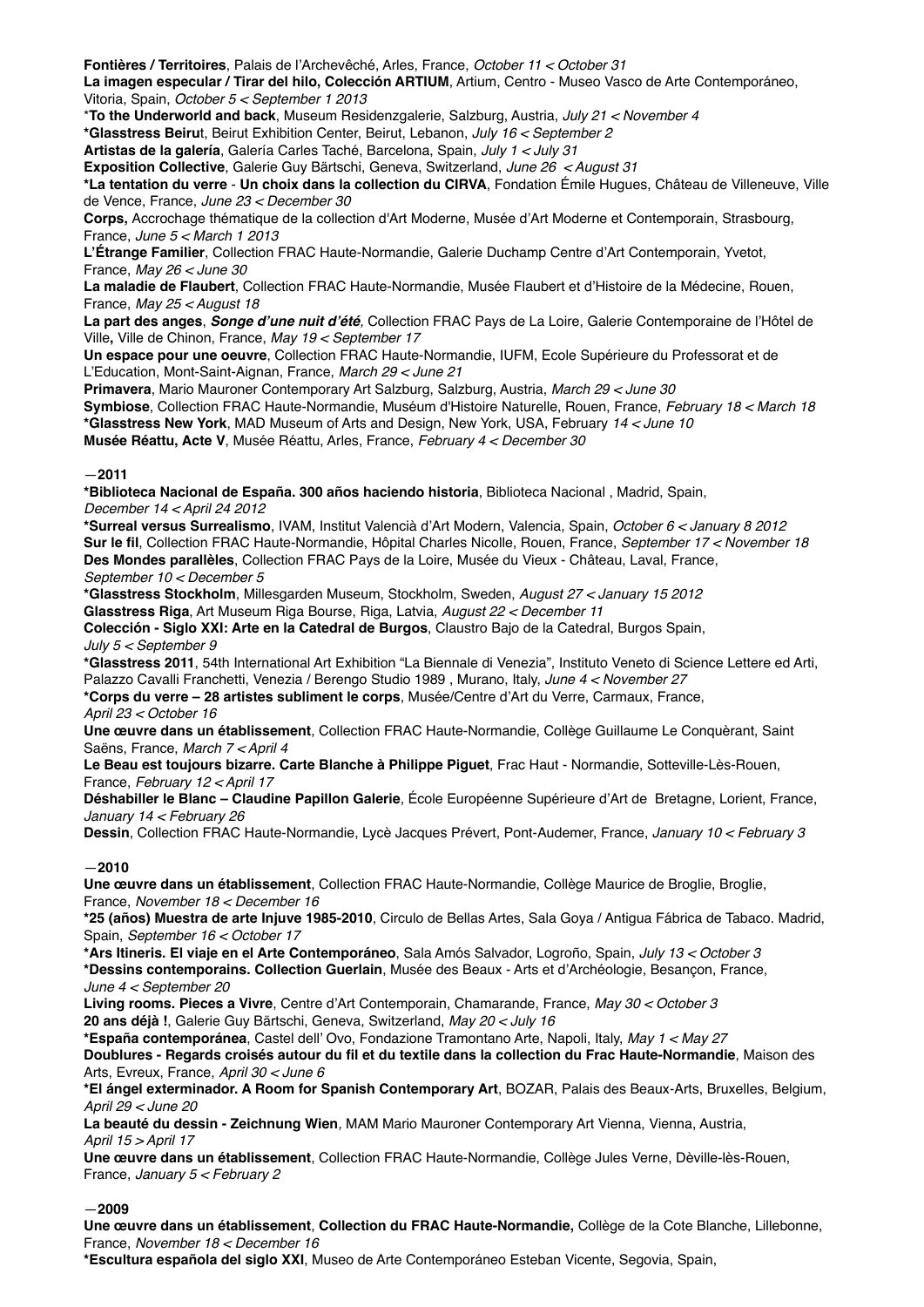*October 30 < February 21 2010*

*\****(Des)accords communs. Dessins de la collection du FRAC Haute-Normandie**, Abbaye de Jumièges, Jumièges, France, *October 17 < November 29*

**\*(Des)accords communs. Dessins de la collection du FRAC Haute-Normandie**, Frac, Sotteville-lès-Rouen , France, *17 October < December 6*

**Identités**, École Supérieure d'Art, Le Havre, France, *September 21 < December 16*

**Fleuves, CNEAI=**, Chatou, France, *September 14 < December 17*

**Avoir 20 ans avoir**, Claudine Papillon Galerie, Paris, France, *September 5 < September 29*

**\*Chambres d'écho**, Musée Réattu, Arles, France, *July 8 < November 29*

**Mythologies. Javier Pérez / Jana Sterbak**, C**ollection du FRAC Haute-Normandie,** Musée de l'Horlogerie, Saint Nicolas d'Aliermont, France, *April 10 < June 7*

**\*La vida privada. Cole cción de José María Civit**, El Museo Bellas Artes Gravina - Mubag, Alicante, Spain, *March 26 < May 17*

**Une œuvre dans un établissement**, C**ollection du FRAC Haute-Normandie,** Collège Pierre Brossolette, Brionne, France, *March 16 < April 4*

**Regards croisés, Les oeuvres de la BEI à la BCEE**, Galerie d'Art Contemporain Am Tunnel & Espace Edward Steichen, Luxembourg, *January 10 < April 19*

**Une œuvre dans un établissement**, C**ollection du FRAC Haute-Normandie,** Collège Paul Eluard, Saint-Etienne-du Rouvray, France, *January 8 < February 17*

# —**2008**

**\*Videntes, Videoarte en la Colección Caja de Burgos**, Sala Amós Salvador, Logroño, Spain,

*December 11 < January 25 2009*

**Une œuvre dans un établissement**, C**ollection du FRAC Haute-Normandie,** Collège Gèrard Philippe, Le Havre, France, *November 18 < December 16*

**\*Anatomie, les peaux du dessin - Collection Florence et Daniel Guerlain**, Frac Picardie, Amiens, France, *October 10 < January 17 2009*

**\*Des Certitudes, sans doute(s), une collection privée d'art contemporain**, Musée de Picardie, Amiens, France, *October 2 < December 31*

**\*Surreale 2008**, Mimmo Scognamiglio Artecontemporanea, Milano, Italy, *September 19 < December 30*

**Lenguajes de papel - Colección Circa XX. Pilar Citoler**, Sala Alcalá 31 de la Comunidad de Madrid, Madrid, Spain, *September 16 < November 16*

**World Record: Art & Sport**, Iberia Art Center for Contemporary Art, Beijing, Republic of China, *July 20 < August 20* **\*35th Anniversary - Time to celebrate**, Mario Mauroner Contemporary Art Vienna, Vienna, Austria, *July 8 < September 10*

*\****La dégelee Rabelais: Le propre de l'homme**, FRAC Languedoc - Roussillon, Château de Villerouge - Termenès, France, *June 6 < September 28*

*\****La dégelée Rabelais** *-* **Pantagruel, la Vieille et le Lion**, Carré Sainte Anne, FRAC Languedoc-Roussillon, Montpellier, France, *June 6 < September 28*

**PhotoEspaña 08, Colección Caja de Burgos (I+E)**, Teatro Circo Price, Madrid, Spain, *June 6 < July 27* **New Spanish Art, The medium is not the message**, Queen Sofía Spanish Institute, New York, USA, *May 29 < July 12* **\*España 1957-2007, El arte español de Picasso, Miró, Dalí y Tàpies a la actualidad**, Palazzo Sant'Elia, Palermo, Italy, *May 18 < November 14*

**\*En Perspective - Giacometti**, Musée des Beaux-Arts de Caen, France, *May 17 < August 31*

**(Les temps changent…) œuvres choisies de la collection de la Ville**, Espace Arts Plastiques, Vénissieux, France, *May 17 < July 12*

**Instalaciones: Selecciones de las Colecciones Guggenheim**, Museo Guggenheim Bilbao, Bilbao, Spain, *April 29 < February 8 2009*

**Fragilités**, Frac Haut - Normandie, Sotevilles-Lès-Rouen, France, *March 15 < May 4*

**\*I+D, Porcelana de Limoges en Muel**, Sala de exposiciones Enrique Cook, Muel, Zaragoza, Spain, *March 14 < June 1* **\*Plusmarca, Arte y deporte**, IVAM, Institut Valencià d'Arte Modern, Valencia, Spain, *March 5 < April 27*

**\*Collection Florence et Daniel Guerlain. Select Drawings**, Embassy of France, New York, USA, *March 2 < March 30* **\*La utilidad del vacío**, Museo de Artes Decorativas, Barcelona, Spain, *February 28 < May 4*

**Une œuvre dans un établissement**, Collection du FRAC Haute-Normandie, Collège de la Côte des 2 amants, Romilly sur-Andell, France, *February 25 < March 25*

**\*En torno a lo transparente**, Artistic interventions in the windows of El Corte Inglés, Madrid, Spain,

*February 11 < February 28*

**\*Extraños en el paraíso: fotografía contemporánea en el País Vasco**, itinerant exhibition, Cervantes Spanish Institute, Tokyo, Japan, *January 24 < March 15* 

**\*Premi Ciutat de Palma "Antoni Gelabert" d'Arts Plàstiques 2007**, Casal Solleric, Palma de Mallorca, Spain, *January 20 < March 30*

**Une oeuvre dans un établissement**, C**ollection du FRAC Haute-Normandie,** Lycée de la Vallée du Cailly, Déville-lès Rouen, France, *January 10 < February 7*

# —**2007**

**La Vida Privada. Colección Josep María Civit - Representaciones de la tragedia y la banalidad contemporáneas**, CDAN, Huesca, Spain, *November 16 < March 2 2008*

**Une œuvre dans un établissement**, Collection du FRAC Haute-Normandie, Collège Claude Bernard, Le Grand Quevilly, France, *November 15 < December 20*

**\*De l'Atelier à la Chapelle / Marseille Artistes Associés, 1977-2007**, Chapelle de la Vieille Charité, Marseille, France, *October 27 < March 30 2008*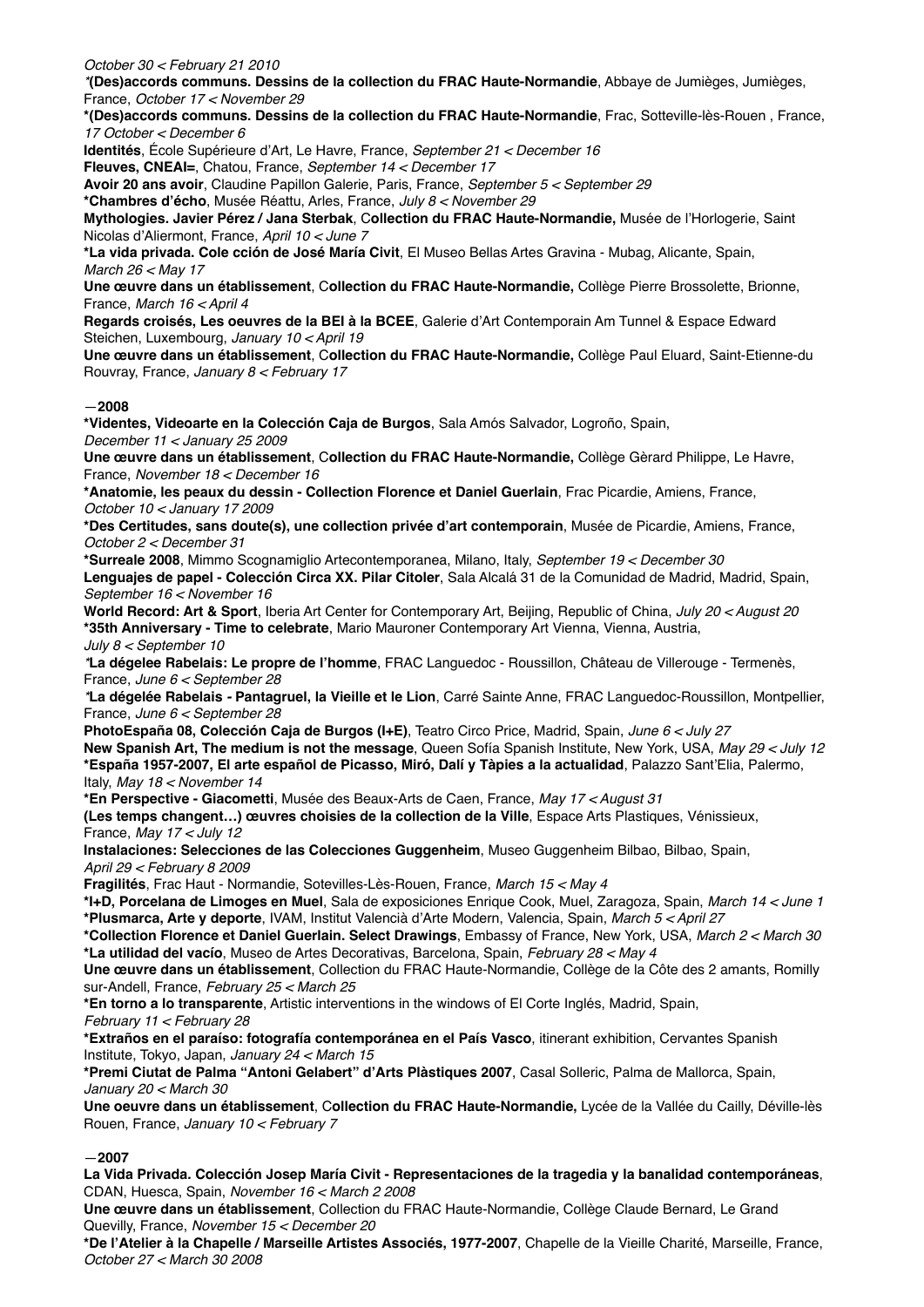**\*Extraños en el paraíso: fotografía contemporánea en el País Vasco**, itinerant exhibition, Cervantes Spanish Institute, Beijing, China, *October 20 < December 9*

**Fiac cinéma**, Palais de Tokyo, Paris, France, *October 19 < October 21*

**\*Las tres dimensiones de EL Quijote, El Quijote y el arte español contemporáneo**, itinerant exhibition, Sociedade Nacional de Belas Artes, Lisboa, Portugal, *September 11 < November 11*

**Une œuvre dans un établissement**, Frac Haute-Normandie, Sotteville-lès-Rouen, France, from *September 27* **\*Beauty and the Beast**, Residenz Galerie, Salzburg, Austria, *July 14 < November 4*

**Utopías Cotidianas 2: un proyecto del Centre d'Art La Panera**, Can Palauet, Mataró, Spain, *July 13 < September 23* **De leur temps (2): art contemporain et collections privées**, Musée de Grenoble, France, *July 7 < September 23* **\*Las tres dimensiones de EL Quijote, El Quijote y el arte español contemporáneo**, itinerant exhibition, Národné Osvetove Centrum, Bratislava, Slovakia, *June 28 < August 12*

**\*No hay arte sin obsesión: Colección CIRCA XX - Pilar Citoler**, itinerant exhibition, Sala de exposiciones Fundación CaixaGalicia, Ferrol, A Coruña, Spain, *June 22 < September 9*

**\*Un Autre Regard: 14e Biennale du Céramique Contemporaine,** Couvent des Cordeliers, Musées de Châteauroux, France, *June 8 < September 16*

**\*Rouge baiser: une sélection d'œuvres de la collection du FRAC Pays de la Loire**, Biennale Estuaire Nantes / SaintNazaire, Hangar à Bananes, Ile de Nantes, France, *June 1 < September 30*

**\*L'Homme - paysage: visions artistiques du paysage anthropomorphe entre le XVIe et le XXIe siècle**, itinerant exhibition, Château d'Oiron, Oiron, France, *March 31 < May 27*

**Prix de Dessin Daniel & Florence Guerlain**, Artparis, Grand Palais, Paris, France, *March 29 < April 4* **\*Baroquissimo**, Fondation pour l'Art Contemporain Claudine et Jean-Marc Salomon, Alex, France, *March 11 < June 16* **\*No hay arte sin obsesión: Colección CIRCA XX - Pilar Citoler**, itinerant exhibition: Fundación Antonio Pérez, Cuenca, Spain, *March 9 < May 27*

**\*Speed # 1, Natura Naturati: velocidad sin movimiento**, IVAM, Institut Valencià d'Art Modern, Valencia, Spain, *February 22 < July 8*

**\*L'Homme - paysage: visions artistiques du paysage anthropomorphe entre le XVIe et le XXIe siècle**, itinerant exhibition, Charlottenburg-Wilmersdorf Museum, Villa Oppenheim Berlin, Germany, *February 9 < March 15* 

# —**2006**

**City Blues, Fragments d'une collection**, Espace Arts Plastiques, Vénissieux, France, *November 11 < December 16* **Céramique en CRAFT**, La Chapelle des Calvairiennes, Mayenne, France, *October 29 < December10*

**\*L'Homme - paysage: visions artistiques du paysage anthropomorphe entre le XVIe et le XXIe siècle**, itinerant exhibition: Palais des Beaux-Arts, Lille, France, *October 14 < January 14 2007* 

**\*Las tres dimensiones de EL Quijote, El Quijote y el arte español contemporáneo**, itinerant exhibition,

Nasjonalmuseet for Kunst, Arkitektur og Design, Oslo, Norway, *June 8 < August 13* **Corps Figurès**, Collection FRAC Haute-Normandie, Musée de l'Ecorché d'Anatomie, Le Neuburg, France, *May 13 < June 24*

**\*Las tres dimensiones de EL Quijote, El Quijote y el arte español contemporáneo**, itinerant exhibition, Museo Municipal, Albacete, Spain, *March 21 < May 7 2006*

**Catarsis, Rituales de Purificación - Colección V**, Artium, Centro - Museo Vasco de Arte Contemporáneo, Vitoria, Spain, *March 9 < March 4 2007* 

## —**2005**

**\*Las tres dimensiones de EL Quijote, El Quijote y el arte español contemporáneo**, itinerant exhibition, Museo Nacional Centro de Arte Reina Sofía, Madrid, Spain *November 11 < February 13 2006*

**\*Barrocos y neobarrocos. El infierno de lo bello**, DA2, Domus Artium, Salamanca, Spain, *October 3 < January 8 2006*

**\*Lenguajes y sentidos, Colección Caja de Burgos**, Museo de Pasión, Valladolid, Spain, *March 31 < May 1* **\*D'immatériels lendemains. Porcelaines de tournai -Porcelaines d'aujourd'hui**, Musée Royal de Mariemont, Morlanwelz, France, *March 19 < September 18*

**Choix d'oeuvres sur papier,** Collection du FRAC Haute-Normandie, Hôpital Charles Nicolle, Rouen, France, *March 7 < March 15*

## —**2004**

**\*Abierto en canal**, Sala Carlos III, Universidad Pública de Navarra, Pamplona, Spain, *October 20 < November 30* **CRAFT 10 ans**, Musée National Adrien Dubouché, Limoges, France, *October 13 < January 10 2005*

**Corps figurés**, Collection du FRAC Haute-Normandie, Musée de Bernay, Barnay, France, *October 16 < December 19* **Goya + España**, Centre Sperimentale per le Arti Contemporanee, Caraglio, Italy, *September 25 < November 28* **\*Ipermercati dell'Arte. Il consumo contestato**, Palazzo delle Papesse, Siena, Italy, *October 9 < January 9 2005* **\*Contemporánea Arte: la luz, la tiniebla,el ámbito y la memoria. Colección Pilar Citoler**, Sala Amós Salvador, Logroño, Spain, *June 25 < August 21*

**\*Presences et apparitions, une visite particulière**, Domaine du Château d'Avignon, Avignon, France, *May 26 < September 17*

**\*Arte y ciencia - I Certamen fotográfico**, Colegio de Odontólogos y Estomatólogos, Madrid, Spain, *May 6 < May 31* **\*Fragmentos - Arte del XX al XXI, Colección Pilar Citoler**, Centro cultural de la Villa, Madrid, Spain, *March 11 <May 16*

**Javier Pérez / Luis Bisbe**, Centre d'Art Contemporain Villa du Parc, Annemasse, France, *March 10 < April 30*

# —**2003**

**\*Punto de encuentro - la colección (1)**, Centro de Arte Caja de Burgos, Spain, *October 31 < December 31* **C1**, Centre D'Art La Panera, Lleida, Spain, *October 17 < November 30*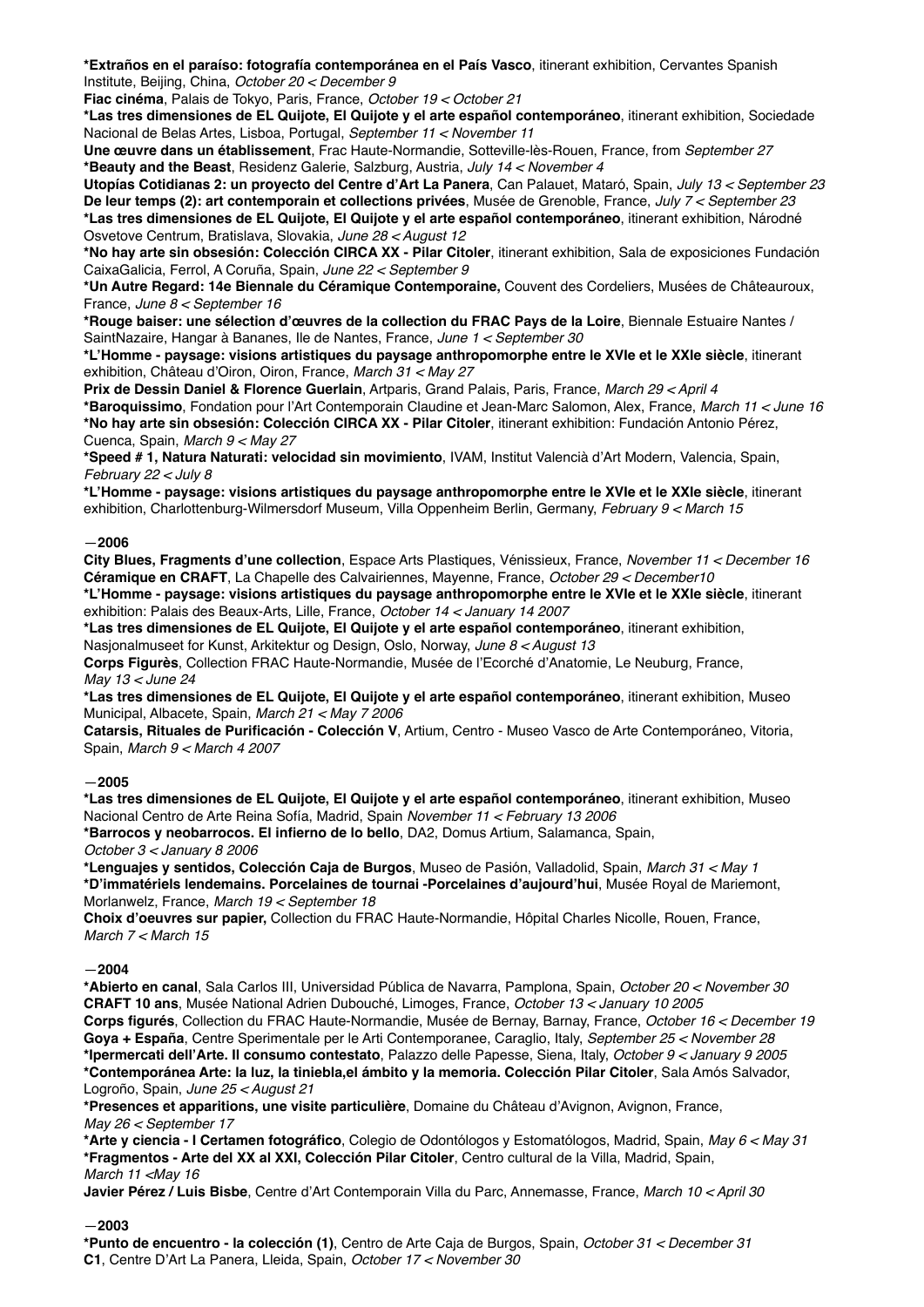*\****Bilbao a Genova- La cultura cambia le città**, Palazzo Ducale, Genova, Italy, *October 11 < January 11 2004* **Potential Images Of The World**, Speed Art Museum, Louisville, USA, *September 16 < June 13 2004* **Espacios y modos - Más allá de los límite,** Edificio Miller, Parque de Santa Catalina, Las Palmas de Gran Canaria, Spain, *June 12 < July 18*

**\*Monocanal**, Spain simultaneous exhibition: Museo Nacional Centro de Arte Reina Sofía, Madrid, *March 7 < April 6 /*  Sala Díaz Cassou, Múrcia, *March 7 < April 6* / Centro Galego de Arte Contemporánea, Santiago de Compostela, *March 7 < April 6 /* Museo Patio Herreriano, Valladolid, *March 7 < April 6 /* Palacio Condes de Gabia, Centro José Guerrero, Granada, *April 25 < May 25* / Centre d'Art Santa Mónica, Barcelona, Spain, *April < May /* Obra Cultural Cajastur, Palacio Revillagigedo, Gijón, *March 20 < April 20 /* Koldo Mitxelena Kulturunea, San Sebastián-Donostia, *March 10 < April 14*

\***La Conquête de l'air, les colonies de l'espace**, itinerant exhibition, Macedonian Museum of Contemporary Art, Thessaloníki, Greece, *March 14 < June 29*

**Transparencias**, collection, Museo Guggenheim Bilbao, Spain, *March 4 < May 18*

# —**2002**

**Propositions**, Galerie Erna Hécey, Brussels, Belgique, *December 12 < January 30 2003* \***La Conquête de l'air, les colonies de l'espace**, itinerant exhibition: Les Abattoires, Toulouse, France, *November 12 <*

*February 2 2003*

**\*Busan Biennale: Here and Now**, Busan Metropolitan Art Museum, Busan, South Korea, *September 15 < December 15* **\*Desesculturas**, itinerant exhibition, Fundación Eduardo Capa, Alicante, Spain, *July 1 < September 15*

**\*Plural - El Arte español ante el S. XXI**, Palacio del Senado, Madrid, Spain*, June 26 < September 4*

**\*Desesculturas**, itinerant exhibition, Circulo de Bellas Artes, Madrid, *Spain May 7 < June 3*

**Le regard de l'autre**, Collection du FRAC Haute-Normandie, Musée de Beaux Arts de Rouen, Rouen, France, *April 27 < September 2*

**\*Gótico… pero exótico**, Artium, Centro - Museo Vasco de Arte Contemporáneo, Vitoria, Spain, *April 26 < June 30* **\*Big Sur, Neue Spanische Kunst**, Hamburger Bahnhof-Museum für Gegenwart, Berlin, Germany, *April 17 < June 30*

# —**2001**

**\*VIII Bienal de Artes Plásticas**, Pamplona, Spain, *October 11 < November 18*

**Parejas de hecho(s) – MAD 01, Arte del Siglo XXI**, Recinto Ferial Juan Carlos I, Madrid, Spain, *July 16 < August 20* **Gonflé**, Faux Mouvement, Metz, France, *July 6 < September 30*

**\*La Decada de los noventa en el Museo de Bellas Artes de Álava (Presente remoto)**, Sala Amárica, Diputación de Álava, Spain, *June 14 < July 29*

**\*La Noche** , Museo de Arte Contemporáneo Esteban Vicente, Segovia, Spain, *May 7 < September 16* **\*Présence de l'objet - Créations céramiques au Craft Limoges,** Le Grand -Hornu, Boussu, Belgium, *March 10 < May 6*

**Ibilerak - Las representaciones del andar (1962-99)**, Koldo Mitxelena Kulturunea, San Sebastián, Spain, *February 27 < April 21*

—**2000**

**Javier Pérez - Reflejo de un Viaje**, Ecole Régionale des Beaux-Arts, Rouen, Francia, *November 29 < December 2* **Gabriel Díaz / Leopoldo Ferrán - Agustina Otero / Javier Pérez / Mabi Revuelta**, Galería Salvador Díaz, Madrid, Spain, *November 8 < December 28*

**\*Trasvases. Artistas españoles en video**, itinerant exhibition, Museo de Arte Carrillo Gil, Mexico DF, Mexico, *November 21 < November 25*

*\****Blow Up, Shaped Air in Design, Architecture, Fashion and Art**, Vitra Design Museum, Berlin, Germany, *October 28 < February 4 2001*

**\*Présence de l'objet - Créations céramiques au Craft Limoges**, Passage de Retz, Paris, France, *October 19 < November* 

**\*Puerto Rico'00 [Paréntesis en la "ciudad"]**, Museo de Arte de Puerto Rico, San Juan, Puerto Rico, USA, *October 11 < January 28 2001*

**Arts Festival Penedés 2000**, Bodegas Segura Viudas, Barcelona, Spain, *from October 7*

**\*Trasvases. Artistas españoles en video**, itinerant exhibition, Museo de Arte Moderno, Buenos Aires, Argentina, *October*

**Nuit & jour**, FRAC Haute Normandie, Soutteville-lès- Rouen, France, *September 25 < September 28*

**\*Trasvases. Artistas españoles en video**, itinerant exhibition,Centro de Cultura Español, Lima, Perú, *August*  **\*Dialog, Kunst in Pavillon**, Spanish Pavilion, Expo 2000, Hannover, Germany, *June 1 < October 31*

**\*Canal de Seducción**, Iglesia del Monasterio de Prado, Valladolid, Spain, *May 17 < July 31* **\*Air- air**, Foundation Grimaldi, Monaco, *March 10 < April 13*

**\*La Torre Herida por el Rayo: lo imposible como meta**, Museo Guggenheim Bilbao, Spain, *February 1 < June 4* **Double FACE**, Collection Frac Pays de la Loire, Le Prieuré de Vivoin, Beaumont -.sur - Sarthe, France

# —**1999**

**\*Gure Artea '98 - Máscaras**, itinerant exhibition, La Capella, Barcelona, Spain, *November 25 < January 9 2000* **\*2ª Biennal d'Art Leandre Cristòfol,** Lleida, Spain, *November 25 < January 9 2000*

**\*Gure Artea '98 - Máscaras**, itinerant exhibition, Sala Plaza de España de la Comunidad de Madrid, Spain, *October 21 < November 17*

**Faces**, Gandy Gallery, Hôtel Scribe, Paris, France, *September 14 < September 21* **Skin - Dive**, Former Tatsuike Primary School, Arts Festival 99, Kyoto, Japan, *May 25 < June 12* **\*Dobles vidas**, Museo de Zoología / Museo de Artes Decorativas, Barcelona, Spain, *May 14 < September 26* **Salut au Monde**, Collection Frac Pays de la Loire, Hotel Huger, La Flèche, France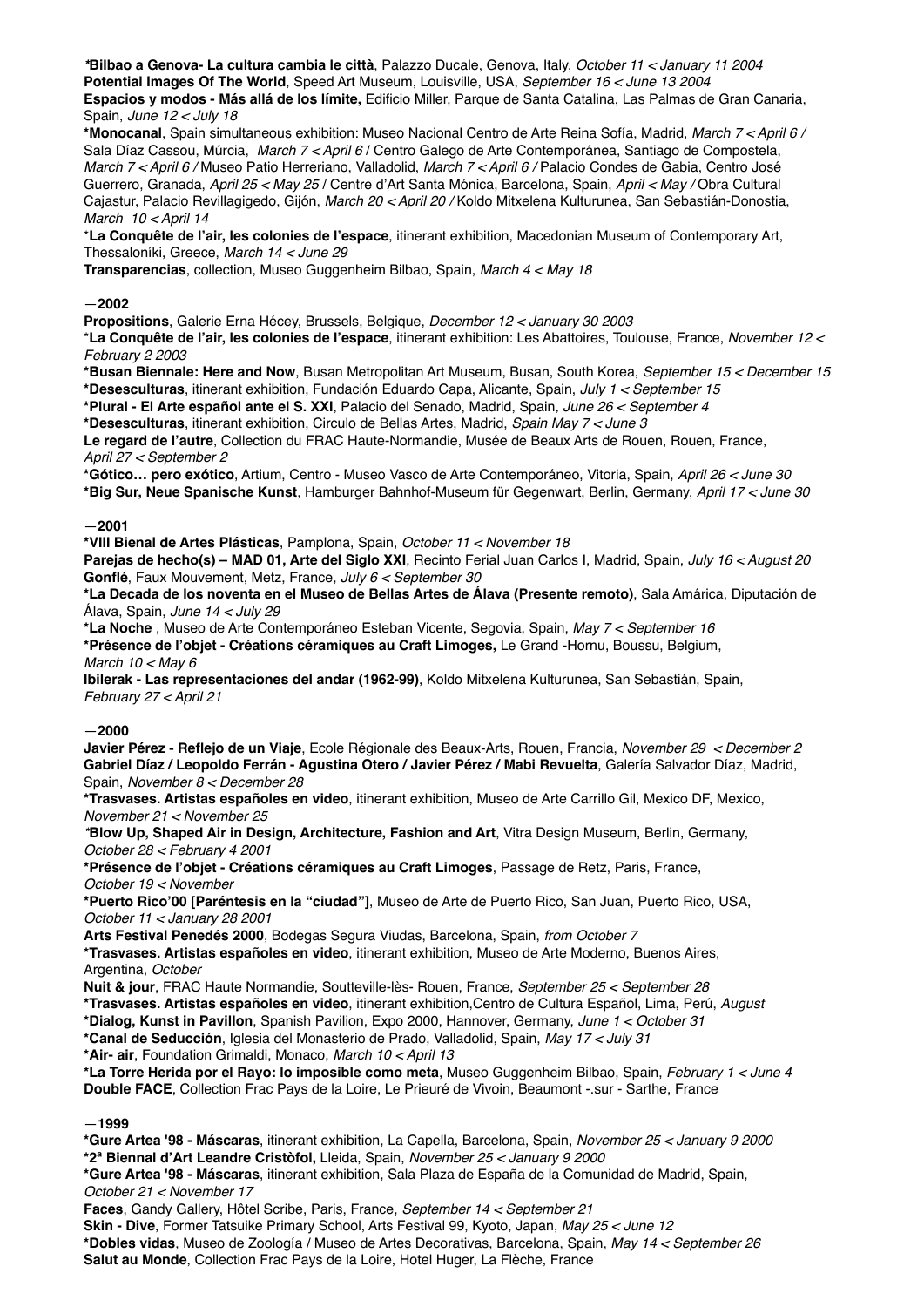—**1998**

**\*Gure Artea '98 - Máscaras**, Sala Amarica, Vitoria, Spain, *October 27 < November 11* 

**Espacio uno - Un espacio**, Villa Iris, Santander, Spain, *August 8 < September 6*

**Œuvres récentes**, Galerie Chantal Crousel, Paris, France, *June 6 < July 31*

**\*L'entrelacement et l'enveloppe**, Villa du Parc, Annemasse, France, *May 16 < June 26*

**Skin-Deep: Surface and Appearance in Contemporary Art**, The Israel Museum, Nathan Cummings Building for Modern and Contemporary Art, Jerusalem, Israel, *March 26 < July 31*

**\*El jo divers**, Helena Cabello + Ana Carceller / Javier Pérez, Sala Montcada, Barcelona, Spain, *March 13 < April 19* **Plus loin, plus proche**, Works from the collection Frac Pays de la Loire , Musée d'Art et d'Histoire, Cholet, France,

## —**1997**

**Bellesa i Mácula,** Galería Antonio de Barnola, Barcelona, Spain, *November 26 < January 10 1998* **\*Von Kopf bis Fuß. Fragmente des Körpers**, itinerant exhibition: Ursula Blickle Foundation, Kraichta, Germany, *June 8 < July 6* / Kunstraum Insbruck, Austria, *July 12 < October 4*

**\*Angel, angel**, itinerant exhibition: Kunsthalle, Wien, Austria, *June 11 < September 7 /* Galerie Rudolfinum, Prague, Czech Republic, *September 25 < November 30*

**\*Ertibil Bizkaia 97**, itinerant exhibition of Plastic Arts, Vizcaya, Spain: Barakaldo, Sala Municipal de Exposiciones, *May 6 < 18* / Santurtzi, Sala Municipal de Exposiciones, *May 20 < June 1* / Arrigorriaga, Casa de Cultura, *June 3 < 15* Balmaseda, Ateneo, *June 17 < 29* / Bakio, Sala Municipal de Exposiciones, *July 1 < 13* / Erandio, Centro Cultural Josu Murueta, *July 15 < 27* / Bilbao, Archivo Foral de Bizkaia, Sala de Exposiciones, *July 30 < August 31* / Gorliz, Sala Municipal de Exposiciones, *September 2 < 4* / Basauri, Casa de Cultura, *September 16 < 28* / Mungia, Casa de Cultura Torrebillela, *September 30 < October 12* / Ortuella, Casa de Cultura, *October 14 < 26* / Markina-Xemein, Sala Municipal de Exposiciones, *October 28 < November 9* / Amorebieta-Etxano, Zornotza Aretoa, *November 11 < 23* / Urduña, Casa de Cultura Sabino Arana, *November 25 < December 14* / Abanto Zierbena, Sala Municipal de Exposiciones, *December 16 < 28* 

**\*L'Empreinte**, Centre Georges Pompidou, Paris, France, *February 19 < May 12*

# —**1996**

**\*Gure Artea '96**, Sala Rekalde, Bilbao, Spain, *December 12 < January 5 1997* **\*XII Muestra de Arte Joven**, Salas de exposiciones del Ministerio de Cultura, Madrid, Spain,

*December 11 < January 1*3 1*997*

**Lieux recyclés**, rue des Járdins de Saint Paul, Paris, France, 19 < 25 April

\***Propositions**, Intervention Hors Les Murs, Musée Départamental d'Art Contemporain, Rochechouart, France **Prix TALENS première de Beaux-Arts**, restaurant La Coupole, Paris France

## —**1995**

**\*Passions privées**, Musée d'Art Moderne de la Ville, Paris, France, *December 15 < March 15 1996* **Traces de la dance**, Musée d'Art de Joliette, Quebec, Canada, *June 11 < September 3* **Tu parles - j'écoute**, Galerie Anne de Villepoix, Paris, France, *June 3 < August 3* **Improvisation**, Galerie Camille von Scholz, Brussels, Belgium, *March 16 < April 29* **\*Körper Formen**, Kunstlerwerkstatt, Munich, Germany

## —**1994**

**Trans**, Galerie Chantal Crousel, Paris, France, *September 17 < October 22* **Séduction**, Galerie René Blouin, Montreal, Canada, *June 6 < July 23*

## —**1993**

**\*Mastère 1993**, École Nationale Supérieure des Beaux Arts, Paris, France, *September 22 < November 14* **\*Bilbao - Berlín**, Sala Araba, Vitoria, Spain, *March 22 < April 15* **Huit vus ni connus: Mástere 1992**, École Nationale Supérieure des Beaux Arts, Paris, France, *March 18 < April 25* **\*Rapid Eye Movement: Intercambio Berlín, Bilbao, San Sebastian**, Sala del Archivo Foral, Bilbao, Spain, *February 8 < May 8*

## —**1992**

**\*Intercambio Berlín - Bilbao - San Sebastián**, Künstlerwerkstatt Bahnhof Westend, Berlin, Germany, *October 23 < November 15*

## —**1991**

**\*Bizkaiko Artea 91**, Sala del Archivo Foral, Bilbao, Spain, *October 30 < November 11* **\*Ertibil Bizkaia 91**, itinerant exhibition of Plastic Arts, Vizcaya, Spain: Balmaseda, *May 15 < 29 /* Markina-Xemein, *June 1 < 1 2 /* Güenes, *June 15 < 26 /* Sopelana, *July 1 < 12 /* Sukarrieta, *July 15 < 29 /* Mungia, *September 1< 15* Gordexola, *September 20 < 30 /* Arrigorriaga, *October 3 < 15 /* Zalla, *October 17 < 27 /* Bilbao*, October 30 < November 30 /* Ortuella, *December 4 < 15 /* Leioa, *December 17 < 30*

# *\*exhibition catalog*

# **COLLECTIONS**

**Artium**, **Centro-Museo Vasco de Arte Contemporáneo**, Vitoria, Spain **BEI**, **Art Collection, Banque Européenne d'Investissement**, Luxembourg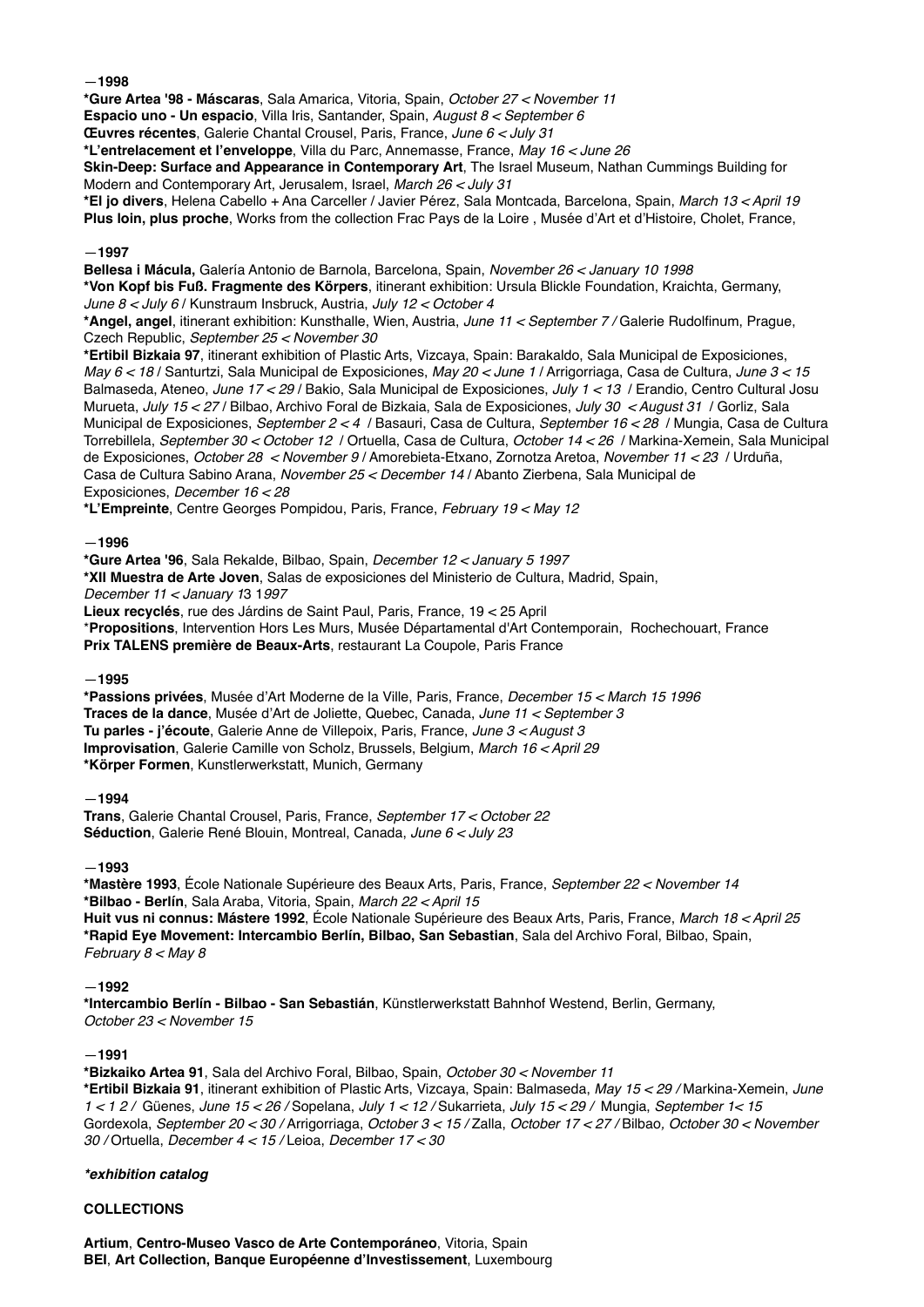**Caja Vital Kutxa***,* Vitoria, Spain **Catedral de Burgos**, Burgos, Spain **Cathedral of Our Lady**, Antwerp, Belgium **Centre Pompidou**, Paris, France **CIRVA, Centre International de Recherche sur le Verre et les Arts Plastiques**, Marseille, France **CNAP, Centre national des arts plastiques**, Paris, France **Colección Los Bragales**, Santander, Spain **Colección Meana-Larrucea**, Bilbao, Spain **CRAFT, Centre de Recherche sur les Arts du Feu et de la Terre**, Limoges, France **DA2-Domus Artium 2002**, Salamanca, Spain **Espace d'Arts Plastiques de Vénissieux**, Vénissieux, France **Es Baluard Museu**, Palma de Mallorca, Spain **New York Public Library**, New York, USA **FNAC, Fonds National d'Art Contemporain**, Puteaux, France **Fondation d'Art Contemporain Daniel et Florence Guerlain**, Paris, France **Fondation d'Entreprise CMA CGM**, Marseille, France **Fondation Société Générale**, Paris, France **FRAC Haute-Normandie**, Rouen, France **FRAC Pays de la Loire**, Carquefou, France **Fundación Aragonesa Pilar Citoler-Colección CIRCA XX**, Zaragoza, Spain **Fundación Caja de Burgos**, Burgos, Spain **Fundación Mediterráneo**, Alicante, Spain **Fundación Pedro Cano – Museo Centro de Arte**, Blanca, Spain **Fundación Palma Espai d'Art**, Palma de Mallorca, Spain **Fundación Prosegur**, Madrid, Spain **Iberdrola Arte**, Bilbao, Spain **IAACC-Museo Pablo Serrano**, Zaragoza, Spain **MACBA, Museu d'Art Contemporani de Barcelona**, Barcelona, Spain **Mirabaud Contemporary Art Collection**, Geneva, Switzerland **MNCARS, Museo Nacional Centro de Arte Reina Sofía**, Madrid, Spain **MOCAK, Museum of Contemporary Art**, Kraków, Poland **Musée d'Art Moderne et Contemporain**, Strasbourg, France **Musée des Beaux-Arts de Rouen**, Rouen, France **Musée Réattu**, Arles, France **Museo Guggenheim Bilbao**, Bilbao, Spain **Museu d'Art Jaume Morera / Fons Centre d'Art La Panera**, LLeida, Spain **Museu de Montserrat**, Barcelona, Spain **Museu Isaac Albéniz**, Camprodón, Girona, Spain **Speed Art Museum**, Louisville, USA **TEA Tenerife Espacio de las Artes**, Tenerife, Spain **Toyama Glass Art Museum**, Toyama, Japan **The Corning Museum of Glass**, New York, USA **The Mint Museum**, Charlotte, USA **The Würth Collection**, Künzelsau, Germany **The Heather and Tony Podesta Collection**, Washington, USA

#### **ART FAIRS**

—**2022**

**EXPO CHICAGO,** Chicago, USA Galerie Papillon, Paris, France **ART BRUSSELS**, Brussels, Belgium Keteleer Gallery, Antwerp, Belgium **ARTGENÈVE**, Genève, Switzerland Wilde, Genève, Switzerland **ARCO**, Madrid, Spain Wilde, Genève, Switzerland

—**2021 FIG BILBAO**, Bilbao, Spain Galeria Vanguardia, Bilbao, Spain **FIAC 2021**, Paris, France Galerie 8+4, Paris, France **ART PARIS 2021**, Paris, France Galerie 8+4, Paris, France **ARCO**, Madrid, Spain Wilde, Genève, Switzerland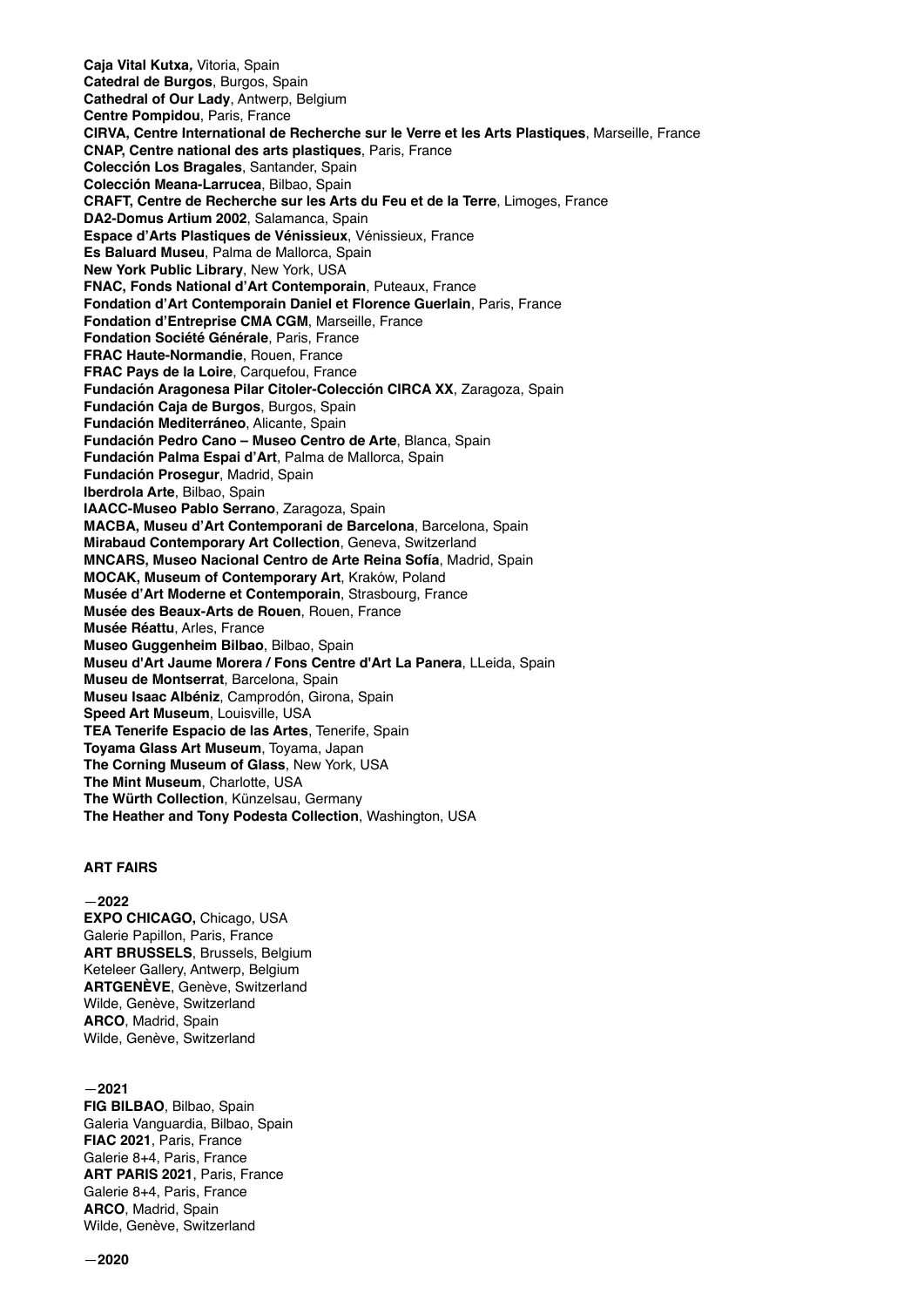**ARTGENÈVE**, Genève, Switzerland Wilde, Genève, Switzerland **ART BRUSSELS**, Brussels, Belgium Keteleer Gallery, Antwerp, Belgium **ARCO**, Madrid, Spain Wilde, Genève, Switzerland

#### —**2019**

**FIAC Projects**, Paris, France Galerie Papillon, Paris, France **WOPART,** Lugano, Switzerland Wilde, Genève, Switzerland **DRAWING NOW**, Paris, France, Galerie Papillon, Paris, France **ARCO**, Madrid, España Wilde, Genève, Switzerland **ARTGENÈVE**, Genève, Switzerland Wilde, Genève, Switzerland

#### —**2018**

**FIG Bilbao**, Bilbao, Spain Stand Iberdrola, Bilbao, Spain **E/AB FAIR**, New York, USA Galerie 8+4, Paris, France **FIAC 2018**, Paris FranceGalerie 8+4, Paris, France **ESTAMPA 2018**, Madrid, Spain Galería Vanguardia, Bilbao, Spain **ART MARBELLA 2018**, Marbella, Spain Galería Carles Taché, Barcelona, Spain **ART PARIS 2018**, Paris France Galerie 8+4, Paris, France **ART BRUSSELS**, Brussels, Belgium Galerie 8+4, Paris, France **DRAWING NOW 2018**, Paris, France Galerie Bärtschi & Cie, Geneva, Switzerland **ARCO**, Madrid, España Galerie Bärtschi & Cie, Geneva, Switzerland **London Art Fair**, London, United Kingdom No20 Gallery, London, UK in collaboration with Galería Carles Taché, Barcelona, Spain

#### **—2017**

**ESTAMPA 2017**, Madrid, Spain Galería Vanguardia, Bilbao, Spain **SCULTO 2017**, Logroño, La Rioja, Spain Galería Vanguardia, Bilbao, Spain **Art Brussels**, Brussels, Belgium Mario Mauroner Contemporary Art Vienna, Vienna Austria **DRAWING NOW 2017**, París, Francia Galerie Bärtschi & Cie, Geneva, Switzerland Galerie Papillon, Paris, France **ARCO**, Madrid, Spain Galería Carles Taché, Barcelona, Spain **Artgenève - The Ball Room** (curated by Samuel Gross), Geneva, Switzerland Galerie Bärtschi & Cie, Geneva, Switzerland

#### **—2016**

**FIG Bilbao 16**, Bilbao, Spain Galeria Vanguardia, Bilbao, Spain **Art Miami**, Miami, USA Mario Mauroner Contemporary Art Vienna, Vienna, Austria **SCOPE Miami Beach**, Miami, USA Berengo Studio, Murano, Italy **Crossroads Art Show**, London, UK Mario Mauroner Contemporary Art Vienna, Vienna, Austria **Vienna Contemporary Fai**r, Wien, Austria Mario Mauroner Contemporary Art Vienna, Vienna, Austria **SCOPE Basel**, Basel, Switzerland Mario Mauroner Contemporary Art Vienna, Wien, Austria **Art Brussels**, Brussels, Belgium Mario Mauroner Contemporary Art Vienna, Vienna Austria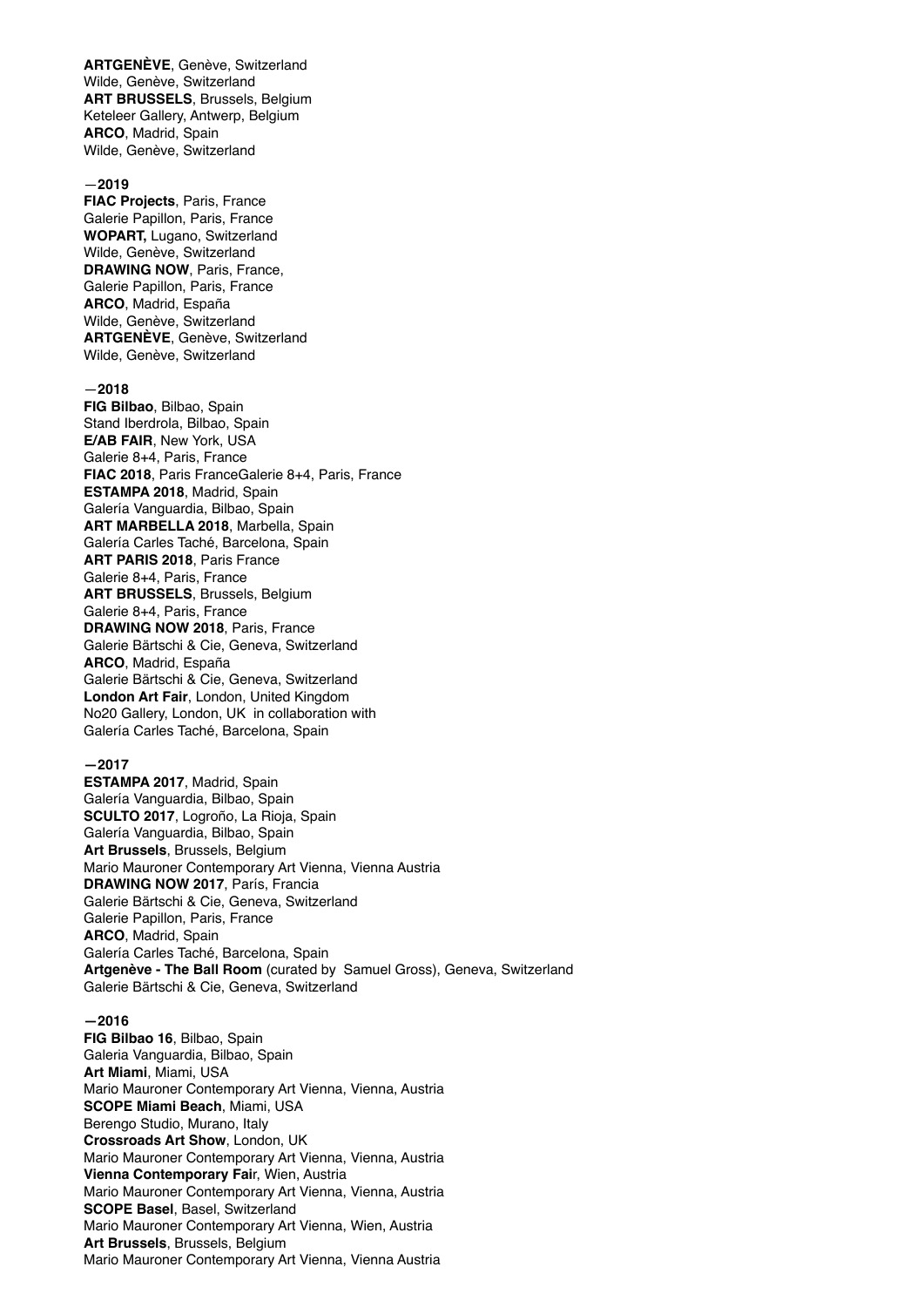**Art New York**, New York, USA Galería Carles Taché, Barcelona, Spain **Drawing Now 2016**, Paris, France Galerie Papillon, Paris, France **ARCO**, Madrid, Spain Galerie Bärtschi & Cie, Geneva, Switzerland Galería Carles Taché, Barcelona, Spain

## —**2015**

**FIG Bilbao 15**, Bilbao, Spain Galeria Vanguardia, Bilbao, Spain **SOON Fair**, París, France Claudine Papillon Galerie, París, France **Art International Istanbul**, Istanbul, Turkey Galería Carles Taché, Barcelona, Spain **Art Paris**, Paris, France Mario Mauroner Contemporary Art Vienna, Vienna, Austria **Art Brussels**, Brussels, Belgium Mario Mauroner Contemporary Art Vienna, Vienna, Austria

# **—2014**

**SCOPE Miami Beach**, Miami USA Mario Mauroner Contemporary Art Vienna, Vienna, Austria **FIG Bilbao 14**, Bilbao, Spain Galeria Vanguardia, Bilbao, Spain **Vienna Fair, Vienna, Austria** Mario Mauroner Contemporary Art Vienna, Vienna, Austria **Art International Istanbul**, Istanbul, Turkey Mario Mauroner Contemporary Art Vienna, Vienna, Austria **Scope Bassel 2014**, Basel, Switzerland Mario Mauroner Contemporary Art Vienna, Vienna, Austria **Art Brussels**, Brussels, Belgium Mario Mauroner Contemporary Art Vienna, Vienna, Austria **Art Palm Beach**, West Palm Beach, Florida, USA Berengo Studio, Murano, Italy **Art 14 London Art Fair**, London, United Kingdom Claudine Papillon Galerie, Paris, France **Le Salon du dessin Contemporain,** Paris, France Claudine Papillon Galerie, Paris, France

#### **—2013**

**Art International Istanbul**, Istanbul, Turkey Mario Mauroner Contemporary Art Vienna, Vienna, Austria **LOOP**, Barcelona, Spain Galerie Guy Bärtschi, Geneva, Switzerland

**Art Los Ángeles Contemporary**, Los Ángeles, USA Claudine Papillon Galerie, Paris, France **ZONA MACO - México Arte Contemporáneo**, México DF Mario Mauroner Contemporary Art Vienna, Vienna, Austria **ARCO**, Madrid, Spain Galería Carles Taché, Barcelona, Spain

#### —**2012**

**ZONA MACO - México Arte Contemporáneo**, México DF Mario Mauroner Contemporary Art Vienna, Vienna, Austria **Art Brussels**, Brussels, Belgium Mario Mauroner Contemporary Art Vienna, Vienna, Austria **Art Paris**, Paris, France Venice Projects, Venice, Italy **ARCO**, Madrid, Spain Galería Carles Taché, Barcelona, Spain **Arte Fiera Bologna**, Bologna, Italy Lipanjepuntin Galerie, Trieste, Italy

#### —**2011**

**Le Salon du Dessin Contemporain**, Paris, France Claudine Papillon Galerie, Paris, France **The Armory Show**, New York, USA Galerie Guy Bärtschi, Geneva, Switzerland **ARCO**, Madrid, Spain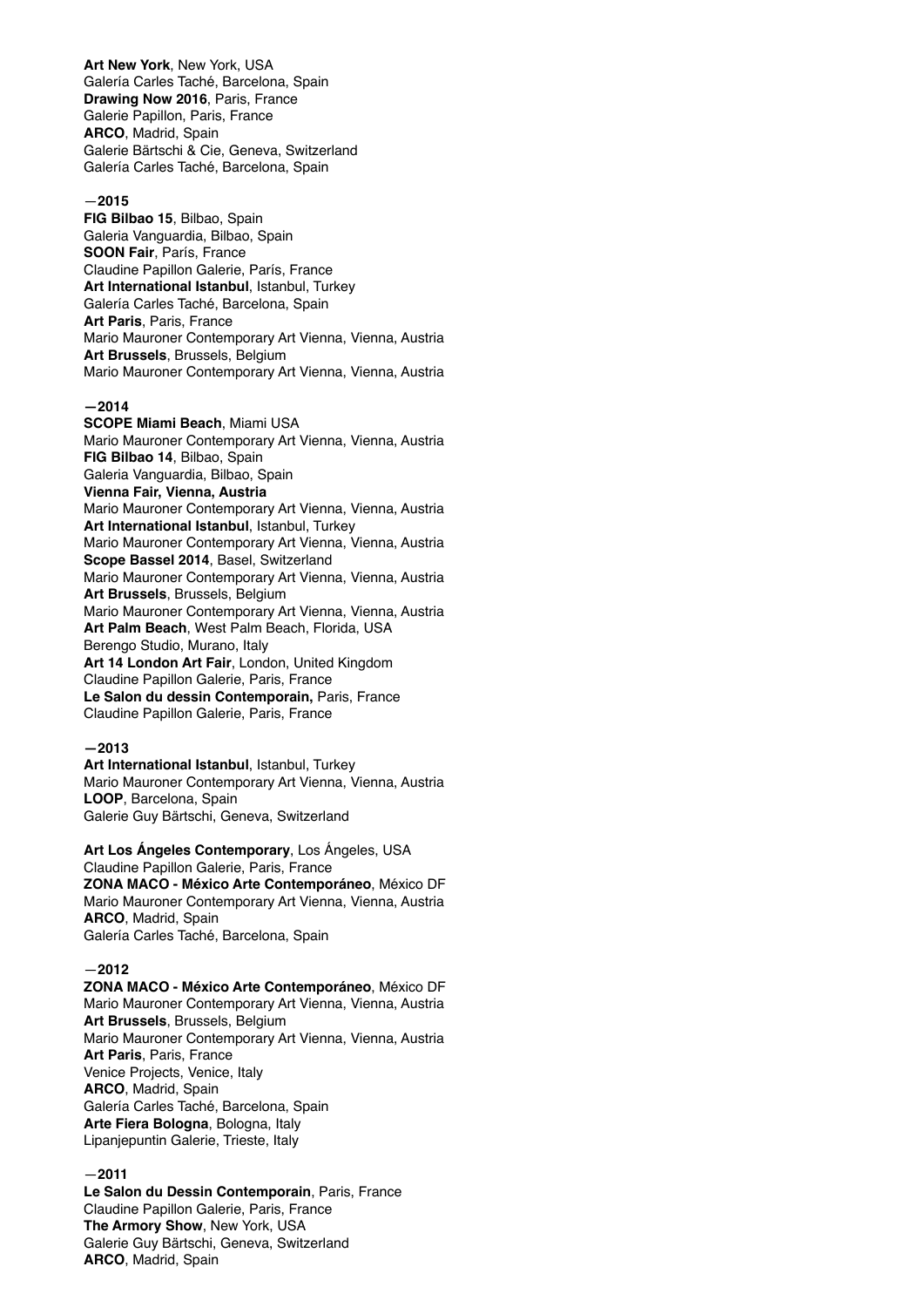Galería Max Estrella, Madrid, Spain Mario Mauroner Contemporary Art Vienna, Vienna, Austria AHORA Ediciones de Bibliofilia, Murcia, Spain

## —**2010**

**Art Brussels**, Brussels, Belgium Mario Mauroner Contemporary Art Vienna, Vienna, Austria **Le Salon du Dessin Contemporain**, Paris, France Claudine Papillon Galerie, Paris, France **MiArt**, Milano, Italy Mimmo Scognamiglio Artecontemporanea, Milano, Italy **ARCO**, Madrid, Spain Galerie Guy Bärtschi, Geneva, Switzerland **Arte Fiera Bologna**, Bologna, Italy Mimmo Scognamiglio Artecontemporanea, Milano, Italy Galerie Guy Bärtschi, Geneva, Switzerland

#### —**2009**

**MiArt**, Milano, Italy Mimmo Scognamiglio Artecontemporanea, Milano, Italy **Art Brussels**, Brussels, Belgium Galerie Guy Bärtschi, Geneva, Switzerland **ARCO**, Madrid, Spain Galería Salvador Díaz, Madrid, Spain Galerie Guy Bärtschi, Geneva, Switzerland Mario Mauroner Contemporary Art Vienna, Vienna, Austria **Arte Fiera Bologna**, Bologna, Italy Mimmo Scognamiglio Artecontemporanea, Milano, Italy

#### —**2008**

**Artissima**, Torino, Italy Mimmo Scognamiglio Artecontemporanea, Milano, Italy **FIAC**, Paris, France Claudine Papillon Galerie, Paris, France **Shanghai Art Fair**, Shangai, China Galería Salvador Díaz, Madrid **Le Salon du Dessin Contemporain**, Paris, France Claudine Papillon Galerie, Paris, France **Art Brussels**, Brussels, Belgium Galería Salvador Díaz, Madrid, Spain Claudine Papillon Galerie, Paris, France Galerie Guy Bärtschi, Geneva, Switzerland **Art Dubai**, Arab Emirates Mario Mauroner Contemporary Art Vienna, Vienna, Austria **ARCO**, Madrid, Spain Galería Salvador Díaz, Madrid, Spain Galerie Guy Bärtschi, Geneva, Switzerland Mario Mauroner Contemporary Art Vienna, Vienna, Austria

#### —**2007**

**Contemporary ISTANBUL**, Istanbul, Turkey Claudine Papillon Galerie, Paris, France **FIAC**, Paris, France Claudine Papillon Galerie, Paris, France **Art Cologne Palma de Mallorca**, Mallorca, Spain Galería Salvador Díaz, Madrid, Spain Mario Mauroner Contemporary Art Vienna, Vienna, Austria

**DFOTO**, San Sebastián, Spain Galería Salvador Díaz, Madrid, Spain **Art Brussels** Brussels, Belgium Claudine Papillon Galerie, Paris, France **Le Salon du Dessin Contemporain**, Paris, France Claudine Papillon Galerie, Paris, France **Art Paris**, Paris, France Claudine Papillon Galerie, Paris, France **ARCO**, Madrid, Spain Galería Salvador Díaz, Madrid, Spain Galerie Guy Bärtschi, Geneva, Switzerland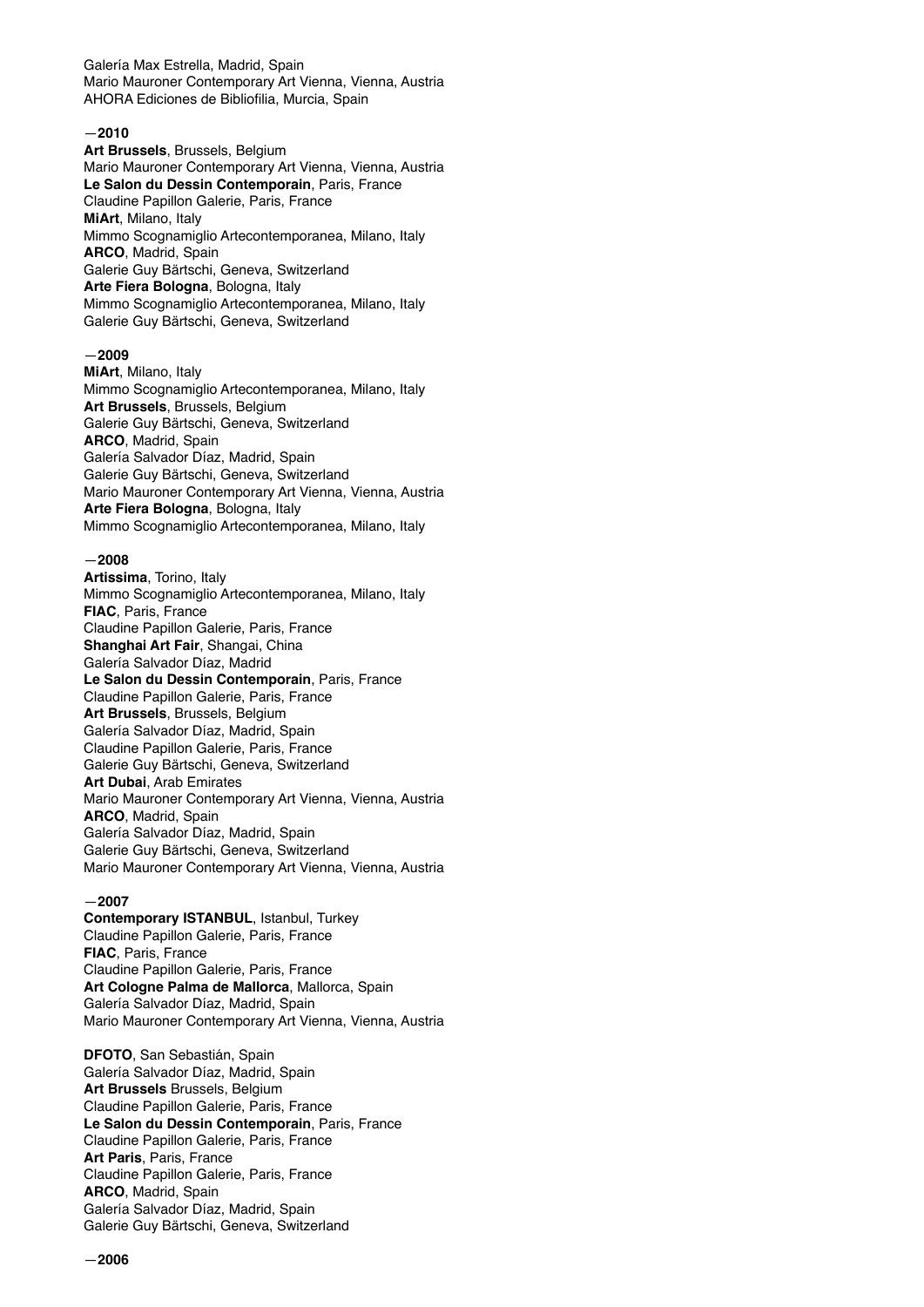**FIAC**, Paris, France Claudine Papillon Galerie, Paris, France **DFOTO**, San Sebastián, Spain Galería Salvador Díaz, Madrid, Spain

**ARCO**, Madrid, Spain Galería Salvador Díaz, Madrid, Spain Claudine Papillon Galerie, Paris, France

#### —**2005**

**FIAC**, Paris, France Claudine Papillon Galerie, Paris, France **DFOTO**, San Sebastián, Spain Galería Salvador Díaz, Madrid, Spain **ARCO**, Madrid, Spain Galería Salvador Díaz, Madrid, Spain Claudine Papillon Galerie, Paris, France

#### —**2004**

**DFOTO**, San Sebastián, Spain Galería Salvador Díaz, Madrid, Spain **Art Brussels, Project-room:** Un universo a medida, Brussels, Belgium Galerie Guy Bärtschi, Geneva, Switzerland **ARCO**, Madrid, Spain Galería Salvador Díaz, Madrid, Spain

—**2003**

**ARCO**, Madrid, Spain Galería Salvador Díaz, Madrid, Spain

#### —**2002**

**ARCO**, Madrid, Spain Galería Salvador Díaz, Madrid, Spain El Mundo, newspaper stand, Madrid, Spain

#### —**2001**

**FIAC**, **One-man show**, Paris, France Galería Salvador Díaz, Madrid, Spain **Art Miami**, Miami, USA Galería Salvador Díaz, Madrid, Spain **ARCO**, Madrid, Spain Galería Salvador Díaz, Madrid, Spain Stand Museo de Bellas Artes, Vitoria-Gasteiz, Spain **ARCO, Open spaces**, Madrid, Spain Galería Salvador Díaz, Madrid, Spain

# —**2000**

**ARCO**, Madrid, Spain Galería Salvador Díaz, Madrid, Spain Galería Transforma, Vitoria-Gasteiz, Spain

#### —**1999**

**ARCO**, Madrid, Spain Galería Salvador Díaz, Madrid, Spain

—**1997 ARCO**, Madrid, Spain Galerie Chantal Crousel, Paris, France **TEACHING**

#### —**2007**

Member of the jury for the Graduation Diplomas at the École Nationale Supérieure des Beaux-Arts, Paris, France

#### —**2006**

Landscape Internacional Workshop: **El paisaje antropomórfico**, Espacio de Artes Visuales (EAV), Consejería de Educación y Cultura, Blanca, Murcia, Spain

#### —**2005**

Workshop: **En juego**, Facultad de Bellas Artes, Universidad de Granada,Valle de Lecrín, Granada, Spain

#### **OTHER ACTIVITIES AND COLLABORATIONS**